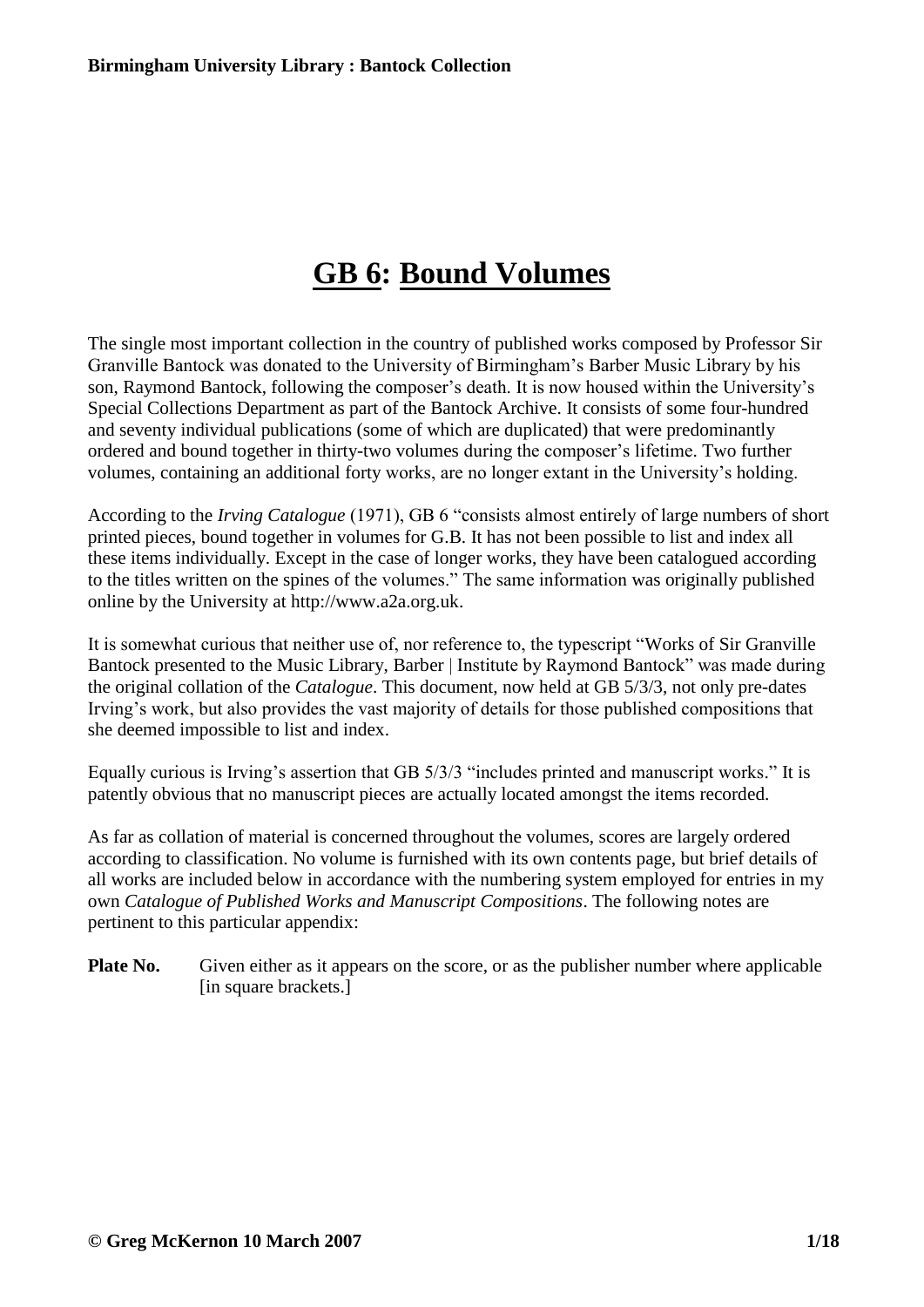# **GB 6/1-4 Works for Soloists, Chorus and Orchestra**

| No.      | <b>Title</b>                                                                          | Year    | <b>Publisher</b> | Plate No.     |
|----------|---------------------------------------------------------------------------------------|---------|------------------|---------------|
| GB 6/1   | The Great God Pan. Choral Ballet in Two Scenes<br>with a Prologue                     | 1915    | Novello          | 14025         |
|          |                                                                                       |         |                  |               |
| No.      | <b>Title</b>                                                                          | Year    | <b>Publisher</b> | Plate No.     |
| GB 6/2   | Omar Khayyam                                                                          | 1906-09 | <b>Breitkopf</b> | 25470         |
|          |                                                                                       |         |                  |               |
| No.      | <b>Title</b>                                                                          | Year    | <b>Publisher</b> | Plate No.     |
| GB $6/3$ | The Pearl of Iran. Romantic Opera in One Act                                          | 1894    | Breitkopf        | 20524         |
|          |                                                                                       |         |                  |               |
| No.      | <b>Title</b>                                                                          | Year    | <b>Publisher</b> | Plate No.     |
| GB 6/4   | The Song of Songs. For 6 solo voices, chorus and<br>orchestra in 5 parts. Vocal Score | 1922-27 | Swan             | 2825;<br>2837 |

# **GB 6/5-19 Choral works**

### **GB 6/5 Female Voice Choruses**

| No.             | <b>Title</b>                  | Year   | <b>Publisher</b> | Plate No. |
|-----------------|-------------------------------|--------|------------------|-----------|
|                 | <b>Elfin Music</b>            | 1908   | <b>Breitkopf</b> | 26094     |
| 2               | Under the Greenwood Tree      | 1908   | Curwen           | 71146     |
| $\overline{3}$  | Where the Bee Sucks           | [1908] | Curwen           | [71147]   |
| $\overline{4}$  | A-Hunting We Will Go          | [1908] | Curwen           | [71148]   |
| $5\overline{)}$ | To the Muses                  | 1912   | Curwen           | 71364     |
| 6               | A Love-Song                   | 1909   | Novello          | [408]     |
| 7               | Soul-Star!                    | 1913   | Curwen           | 71391     |
| 8               | To Morning                    | 1912   | Curwen           | 71366     |
| 9               | To the Evening Star           | 1912   | Curwen           | 71365     |
| <b>10</b>       | To the Muses                  | 1912   | Curwen           | 71364     |
| -11             | Cradle Song (My Fragrant One) | 1914   | Curwen           | 71424     |
| 12              | The Happy Isle                | 1913   | Curwen           | 71377     |
| 13              | O Can Ye Sew Cushions         | 1924   | Novello          | [498]     |

## **GB 6/6 Female and Mixed Voices**

| No. | <b>Title</b>                   | Y ear | Publisher | Plate No. |
|-----|--------------------------------|-------|-----------|-----------|
|     | [Five Choral Songs and Dances] |       |           |           |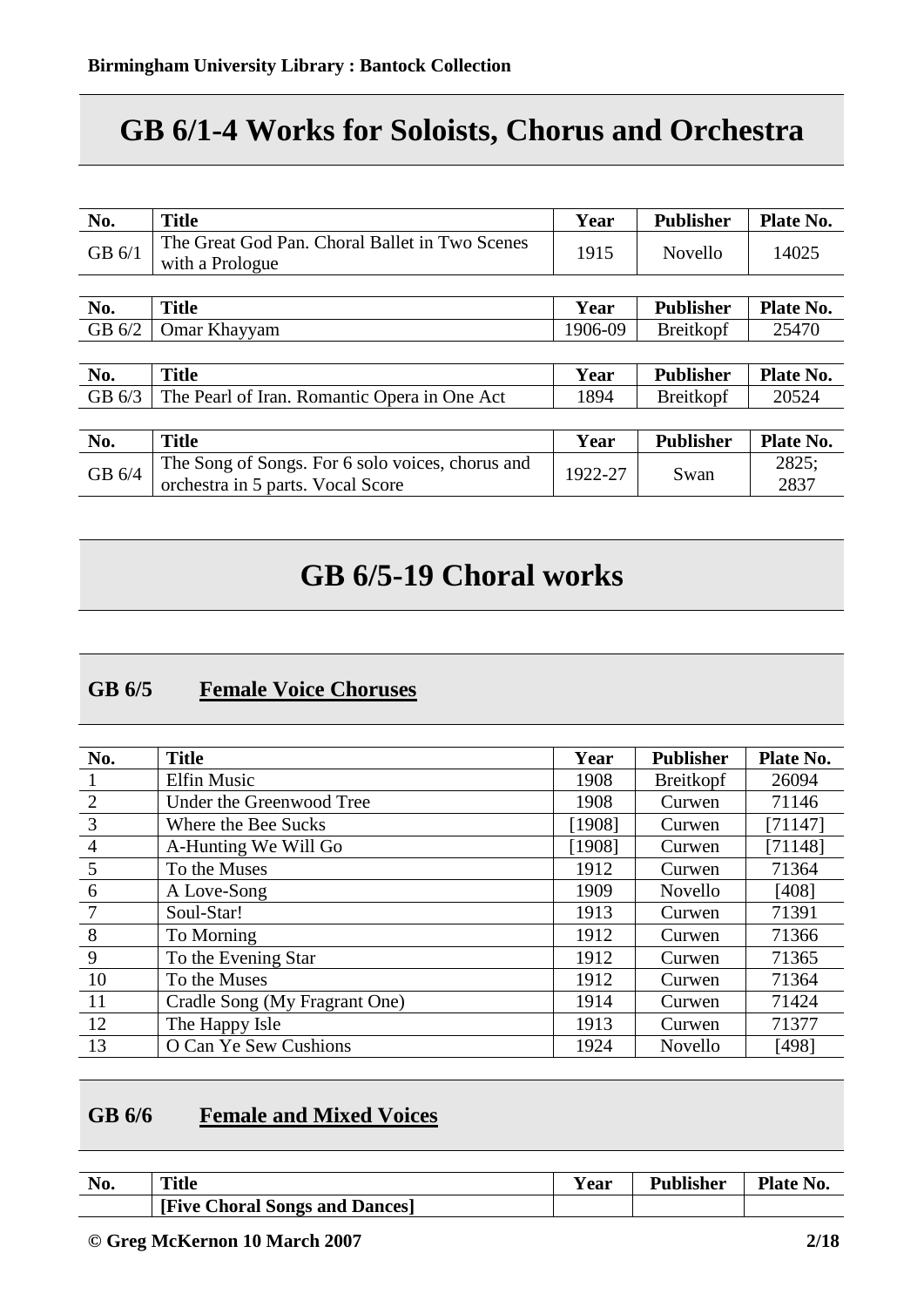|                | No. 1 "From Asia, from the dayspring that uprises" | 1930 | Williams | 16601       |
|----------------|----------------------------------------------------|------|----------|-------------|
| $\mathcal{L}$  | No. 2 "Where is the home for me? O Cyprus"         | 1930 | Williams | 16602       |
| $\overline{3}$ | No. 3 "Will they ever come for me, ever again"     | 1930 | Williams | 16603       |
| $\overline{4}$ | No. 4 "Weave ye the dance"                         | 1930 | Williams | 16604       |
|                | No. 5 "There be many shapes of mystery"            | 1930 | Williams | 16605       |
| 6              | The Hosting of the Sidhe                           | 1930 | Williams | 16555       |
| 7              | Oh, Dear! What can the Matter Be?                  | 1930 | Williams | 16589       |
| 8              | Ring Out, Wild Bells                               | 1929 | Boosey   | 13014       |
| $\Omega$       | O America                                          | 1929 | Coolidge | O America 2 |
|                |                                                    |      |          |             |

# **GB 6/7 Male Choruses I**

| No.            | <b>Title</b>                       | Year | <b>Publisher</b> | Plate No.  |
|----------------|------------------------------------|------|------------------|------------|
|                | <b>Marching Along</b>              | 1898 | Novello          | [320]      |
| $\overline{2}$ | Give a Rouse                       | 1898 | Novello          | [321]      |
| 3              | Boot and Saddle                    | 1898 | Novello          | [322]      |
| $\overline{4}$ | The Piper o' Dundee                | 1908 | Novello          | [452]      |
| 5              | Pibroch of Donuil Dhu              | 1908 | Novello          | [454]      |
| 6              | Laird o' Cockpen                   | 1909 | Novello          | [466]      |
| 7              | Lucifer in Starlight               | 1911 | Novello          | [516]      |
| 8              | <b>Festival Song</b>               | 1911 | Novello          | $[523]$    |
| 9              | The Glories of Our Blood and State | n.d. | Novello          | $[501]$    |
| 10             | Ballade (Which Villon Wrote)       | 1914 | Novello          | [546]      |
| 11             | <b>Hunting Song</b>                | 1913 | Curwen           | 50524      |
| 12             | Rune Song                          | 1913 | Curwen           | 50521      |
| 13             | The King's Messenger               | 1914 | Curwen           | 50543      |
| 14             | The Pear Tree                      | 1914 | Curwen           | 50544      |
| 15             | <b>Through Eastern Gates</b>       | 1914 | Curwen           | 50545      |
| 16             | Good King Wu                       | 1914 | Curwen           | 50546      |
| 17             | <b>Princely Visitors</b>           | 1916 | Ditson           | 5135713905 |
| 18             | The Lady of the Lagoon             | 1916 | Ditson           | 5135713928 |
| 19             | The City of Chow                   | 1916 | Ditson           | 5135713896 |

# **GB 6/8 Male Choruses II**

| No.             | <b>Title</b>                                    | Year                     | <b>Publisher</b> | Plate No. |
|-----------------|-------------------------------------------------|--------------------------|------------------|-----------|
|                 | A War Song                                      | 1907                     | Breitkopf        | 25787     |
| 2               | The Inchcape Rock                               | [1907]                   | Breitkopf        | 25788     |
| $\overline{3}$  | The Lost Leader                                 | 1910                     | Breitkopf        | 26468     |
| $\overline{4}$  | Zeus, Lord of Heaven!                           | [1910]                   | Breitkopf        | 26811     |
| $5\overline{5}$ | <b>Stranger, Thou Art Standing Now</b>          | 1911                     | <b>Breitkopf</b> | 26812     |
| 6               | Now a Brighter Boast Than All                   | 1911                     | Breitkopf        | 26813     |
| $\tau$          | Hymn to the Sun                                 | [1910]                   | Bayley           | $[282]$   |
| 7a              | "A Wet Sheet and a Flowing Sea" Arthur Marchant | $\overline{\phantom{0}}$ |                  |           |
| 8               | There was a Fairy                               | [1910]                   | Bayley           | [281]     |
| 9               | Bonnie Wee Thing                                | 1911                     | Curwen           | 50498     |

**© Greg McKernon 10 March 2007 3/18**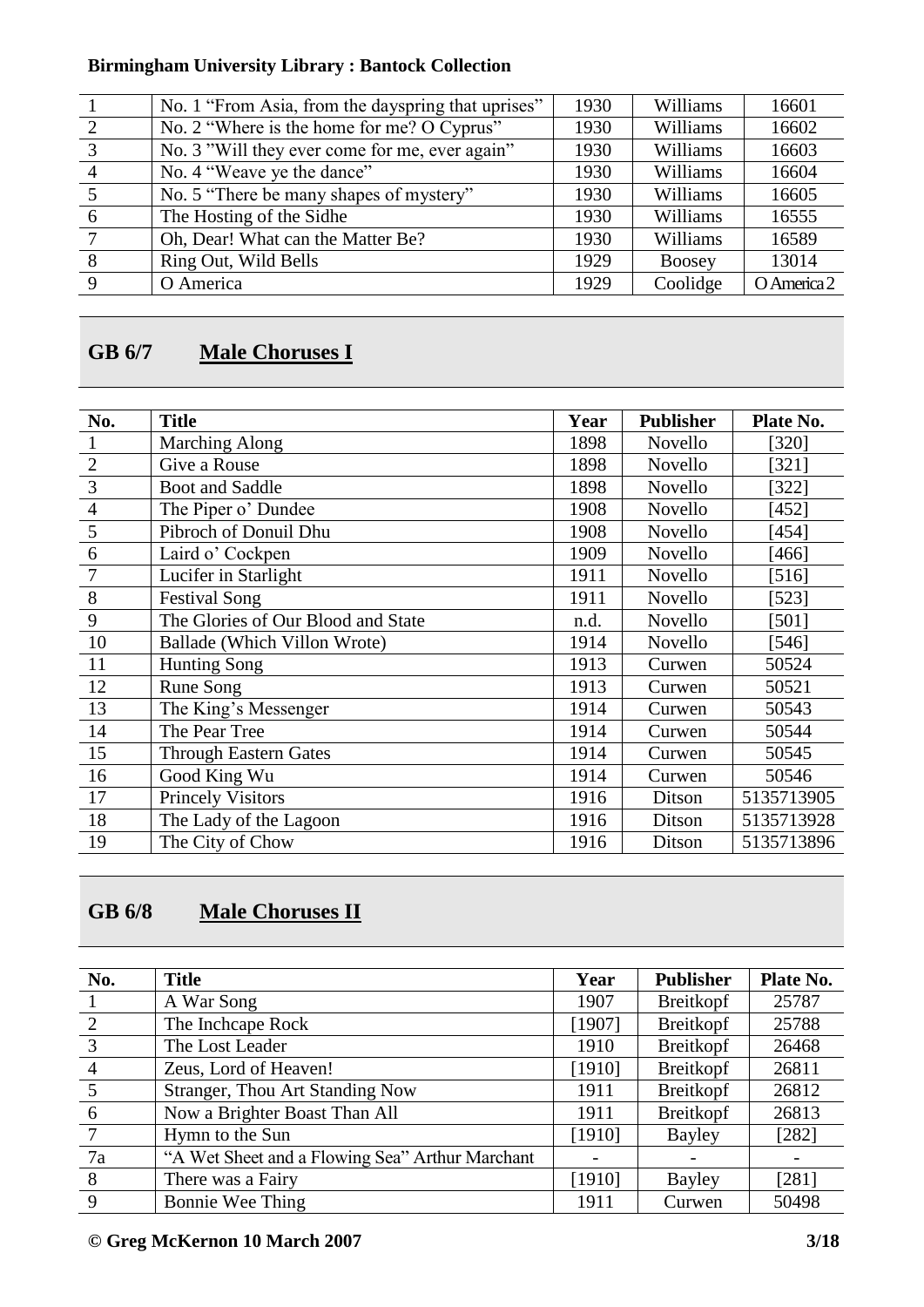| 10 | Wilt Thou Be My Dearie?         | 1911 | Curwen | 50500 |
|----|---------------------------------|------|--------|-------|
|    | Down Among the Dead Men         | 1911 | Curwen | 50497 |
|    | The Charge of the Light Brigade | 1911 | Curwen | 50505 |
|    | Kubla Khan                      | 1912 | Curwen | 50516 |

# **GB 6/9 Male Choruses III**

| No.             | <b>Title</b>                        | Year   | <b>Publisher</b> | Plate No. |
|-----------------|-------------------------------------|--------|------------------|-----------|
|                 | War Song of the Saracens            | 1920   | Curwen           | 50575     |
| 2               | O Sweet Delight                     | 1921   | Curwen           | 50583     |
| $\overline{3}$  | Smugglers' Song                     | 1921   | Curwen           | 50584     |
| $\overline{4}$  | The Fond Lover                      | 1922   | Curwen           | 50591     |
| $5\overline{)}$ | How Sleep the Brave                 | 1922   | Novello          | [584]     |
| 6               | Song of the Volga Boatmen           | 1923   | Curwen           | 50594     |
| $7\phantom{.0}$ | The Twilight Tombs of Ancient Kings | 1923   | Curwen           | 50595     |
| 8               | The Lincolnshire Poacher            | 1925   | Williams         | 16153     |
| 9               | Lock the Door, Lariston             | [1925] | Paterson's       | 1566      |
| 10              | Song of the Bowmen of Shu           | 1923   | <b>Boosey</b>    | 10870     |
| <sup>11</sup>   | Lament of the Frontier Guard        | 1923   | <b>Boosey</b>    | 10871     |
| 12              | South Folk in Cold Country          | 1923   | <b>Boosey</b>    | 10872     |

# **GB 6/10 Male Voice Choruses**

| No.            | <b>Title</b>                     | Year   | <b>Publisher</b> | Plate No. |
|----------------|----------------------------------|--------|------------------|-----------|
|                | [Three Sea Songs] [Separates]    |        |                  |           |
| $\overline{1}$ | No. 1 Drake's Drum               | 1927   | Williams         | 16377     |
| $\overline{2}$ | No. 2 Admiral Death              | 1927   | Williams         | 16388     |
| $\overline{3}$ | No. 3 The Fighting Temeraire     | 1927   | Williams         | 16399     |
|                | [Four Old English Songs]         |        |                  |           |
| $\overline{4}$ | No. 1 Here's a Health            | 1926   | Williams         | 16243a    |
| 5              | No. 2 Drink to Me Only           | 1926   | Williams         | 16243b    |
| 6              | No. 3 Here's to the Maiden       | 1926   | Williams         | 16243c    |
| $\overline{7}$ | No. 4 Love will find out the way | 1926   | Williams         | 16243d    |
| 8              | Port of Holy Peter               | 1929   | Swan             | 3015      |
| 9              | The Farmer's Boy                 | 1930   | Williams         | 16578     |
|                | [Three Choruses for Male Voices] |        |                  |           |
| 10             | O Zeus the King                  | 1930   | <b>OUP</b>       | [615]     |
| <sup>11</sup>  | A Grammarian's Funeral           | 1929   | <b>OUP</b>       | [616]     |
| 12             | Paracelsus                       | 1930   | <b>OUP</b>       | [617]     |
| 13             | Lock the Door, Lariston          | [1925] | Paterson's       | 1566      |
| 14             | Hope the Hornblower              | 1928   | Curwen           | 50653     |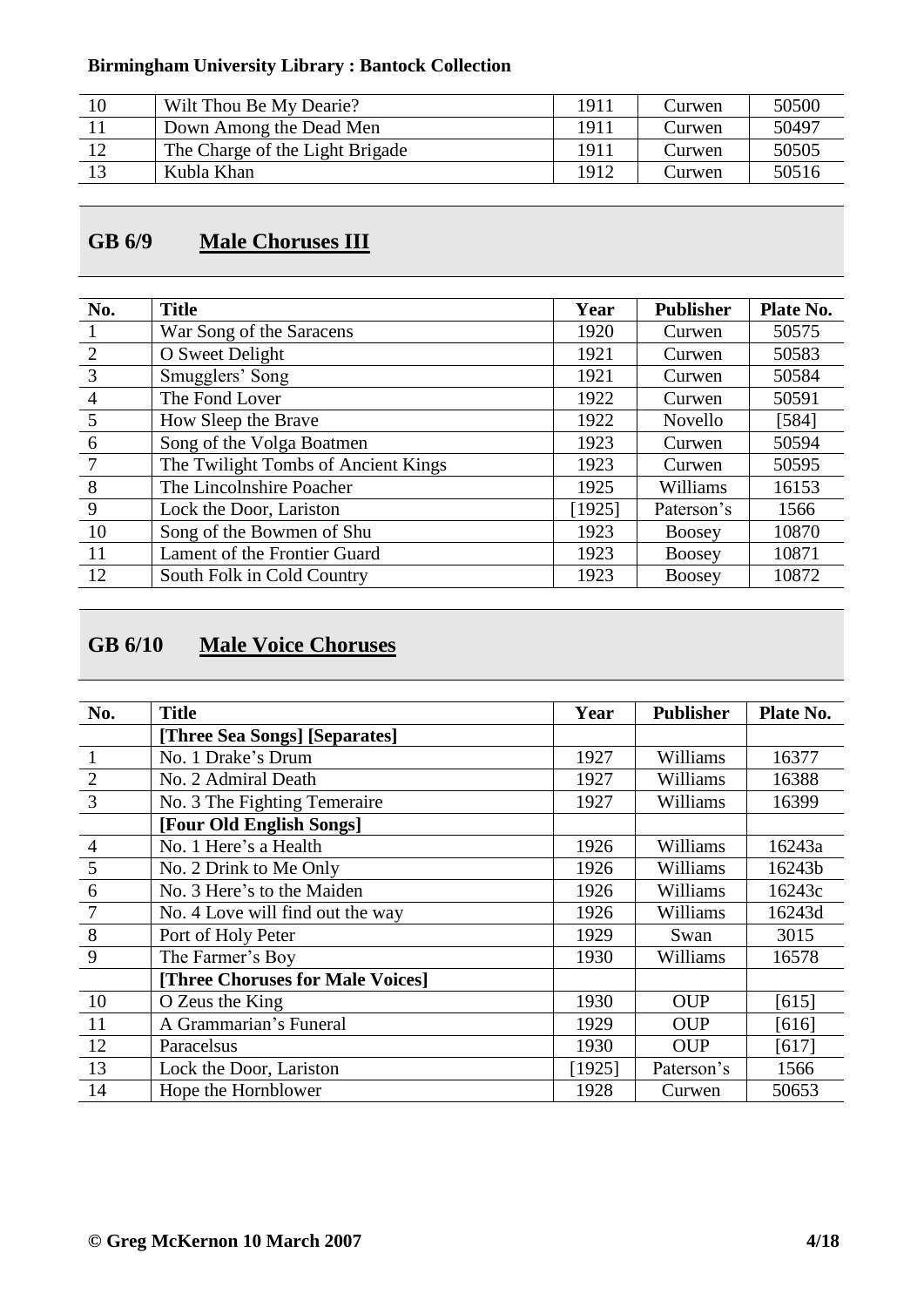#### **GB 6/11 Male Voice Choruses**

| No. | <b>Title</b>                           | Year | <b>Publisher</b> | Plate No. |
|-----|----------------------------------------|------|------------------|-----------|
|     | A War Song                             | 1907 | Breitkopf        | 25787     |
| 2   | The Incheape Rock                      | n.d. | Breitkopf        | 25788     |
| 3   | The Lost Leader                        | 1910 | Breitkopf        | 26468     |
|     | Zeus, Lord of Heaven!                  | n.d. | Breitkopf        | 26811     |
|     | <b>Stranger, Thou Art Standing Now</b> | 1911 | Breitkopf        | 26812     |
| -6  | Now a Brighter Boast Than All          | 1911 | Breitkopf        | 26813     |

## **GB 6/12 Part-songs for Male and Mixed Voices**

| No.            | <b>Title</b>                      | Year | <b>Publisher</b> | Plate No. |
|----------------|-----------------------------------|------|------------------|-----------|
|                | [Isaiah. The Seven Burdens]       |      |                  |           |
| $\mathbf{1}$   | No. 1 Damascus                    | 1927 | Williams         | 16370     |
| $\overline{2}$ | No. 2 The Valley of Vision        | 1927 | Williams         | 16371     |
| $\overline{3}$ | No. 3 Moab                        | 1927 | Williams         | 16372     |
| $\overline{4}$ | No. 4 The Beasts of the South     | 1927 | Williams         | 16373     |
| 5              | No. 5 Dumah                       | 1927 | Williams         | 16374     |
| 6              | No. 6 The Desert of the Sea       | 1927 | Williams         | 16375     |
| $\overline{7}$ | No. 7 Tyre                        | 1927 | Williams         | 16376     |
|                | [Three Sea Songs] [Separates]     |      |                  |           |
| 8              | No. 1 Drake's Drum                | 1927 | Williams         | 16377     |
| 9              | No. 2 Admiral Death               | 1927 | Williams         | 16378     |
| 10             | No. 3 The Fighting Temeraire      | 1927 | Williams         | 16379     |
|                | [Four Old English Songs]          |      |                  |           |
| 11             | No. 1 Here's a Health             | 1926 | Williams         | 16243a    |
| 12             | No. 2 Drink to Me Only            | 1926 | Williams         | 16243b    |
| 13             | No. 3 Here's to the Maiden        | 1926 | Williams         | 16243c    |
| 14             | No. 4 Love will find out the way  | 1926 | Williams         | 16243d    |
| 15             | The Farmer's Boy                  | 1930 | Williams         | 16578     |
| 16             | Oh, Dear! What can the Matter Be? | 1930 | Williams         | 16589     |
| 17             | The Hosting of the Sidhe          | 1930 | Williams         | 16555     |

# **GB 6/13 Mixed Voice Choruses**

| No.            | <b>Title</b>             | Year | <b>Publisher</b> | Plate No. |
|----------------|--------------------------|------|------------------|-----------|
|                | The Tyger                | 1908 | Breitkopf        | 25974     |
| 2              | The Moon has Risen       | 1908 | Breitkopf        | 25973     |
| $\overline{3}$ | Scotland Yet             | n.d. | Breitkopf        | 26242     |
| $\overline{4}$ | Arranmore                | 1910 | Breitkopf        | 26403     |
| $\overline{5}$ | The Wearin' o' the Green | 1910 | Breitkopf        | 26404     |
| 6              | <b>O</b> Mistress Mine   | 1910 | Breitkopf        | 26460     |
| $\tau$         | <b>Full Fathom Five</b>  | 1910 | Breitkopf        | 26462     |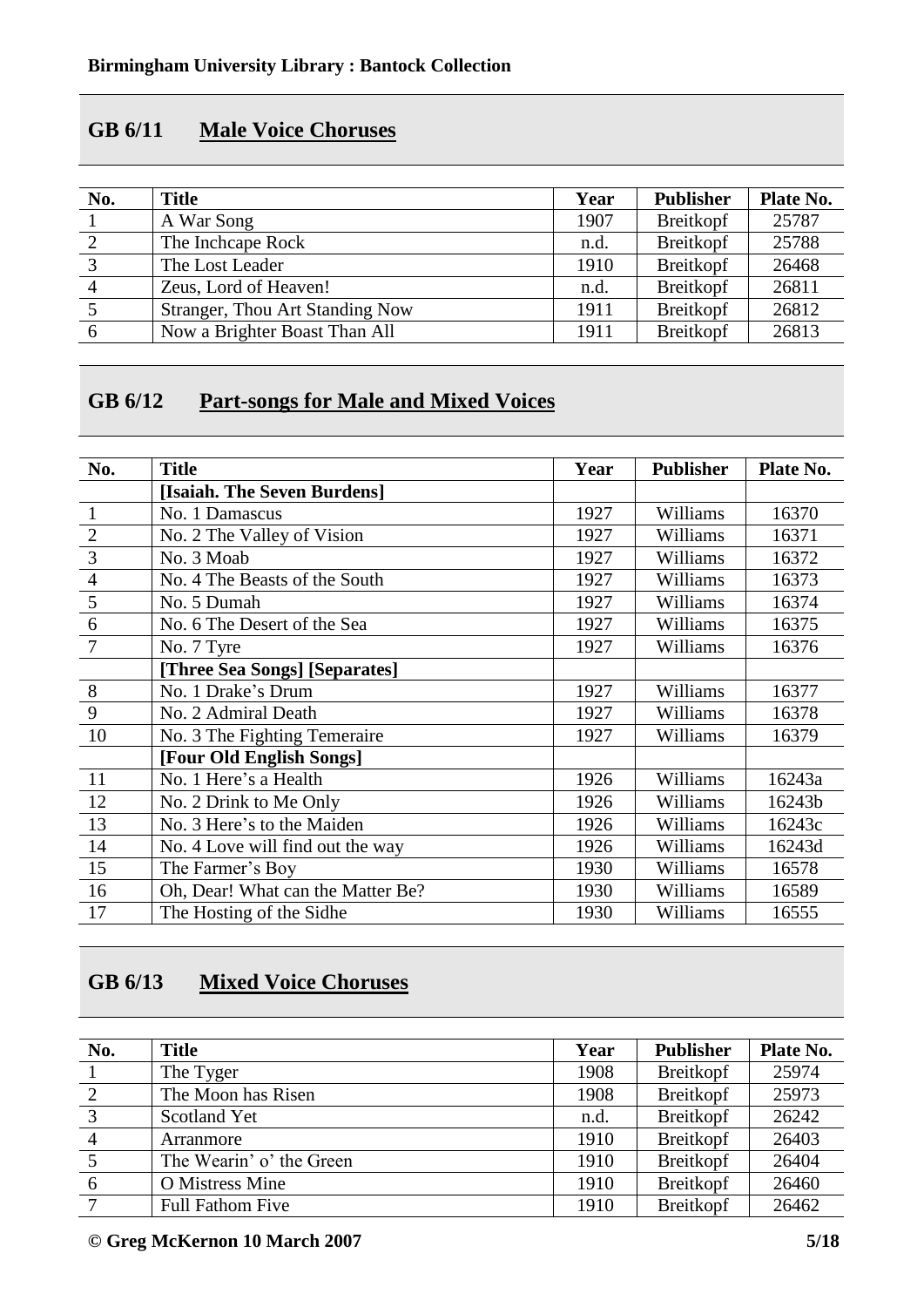|    | Sumer is icumen in                    | 1910 | <b>Breitkopf</b> | 26464 |
|----|---------------------------------------|------|------------------|-------|
|    | Willow, Willow                        | 1910 | Breitkopf        | 26461 |
| 10 | The Three Ravens                      | 1910 | <b>Breitkopf</b> | 26463 |
|    | Ah, The Sighs that Come fro' My Heart | 1910 | <b>Breitkopf</b> | 26469 |
| 12 | Rule Britannia                        | 1911 | <b>Breitkopf</b> | 26217 |

### **GB 6/14 Mixed Voice, Arrangements**

| No.            | <b>Title</b>                | Year | <b>Publisher</b> | Plate No. |
|----------------|-----------------------------|------|------------------|-----------|
|                | Ca' the Yowes               | 1908 | Curwen           | C.Hk.861  |
| $\overline{2}$ | Annie Laurie                | 1908 | Curwen           | C. Hk 863 |
| $\overline{3}$ | Scots, Wha Hae              | 1908 | Curwen           | C.Hb.862  |
| $\overline{4}$ | The Song of Fionnuala       | 1909 | Novello          | [803]     |
| 5              | Emer's Lament for Cuchulain | 1909 | Novello          | [1178]    |
| 6              | The Cruiskeen Lawn          | 1910 | Novello          | [1186]    |
| $\overline{7}$ | O Saw Ye Bonnie Lesley?     | 1911 | Curwen           | 60979     |
| 8              | O Can Ye Sew Cushions?      | 1913 | Novello          | [1283]    |
| 9              | March of the Cameron Men    | 1913 | Novello          | [1282]    |
| 10             | Dumbarton's Drums           | 1914 | Curwen           | 61021     |
| <sup>11</sup>  | <b>Ettrick Banks</b>        | 1914 | Curwen           | 61022     |
| 12             | A Raasay Lament             | 1914 | Curwen           | 61029     |
| 13             | The Death Croon             | 1913 | Curwen           | 61011     |
| 14             | The Seal Woman's Croon      | 1914 | Curwen           | 61031     |
| 15             | Milking Song                | 1915 | Curwen           | 61062     |
| 16             | Sea Sorrow                  | 1916 | Curwen           | 61076     |
| 17             | The Mermaid's Croon         | 1915 | Curwen           | 61056     |

# **GB 6/15 Mixed Voices - Original**

| No.            | <b>Title</b>                          | Year | <b>Publisher</b> | Plate No. |
|----------------|---------------------------------------|------|------------------|-----------|
|                | Awake, Awake!                         | 1905 | Novello          | [968]     |
| $\overline{2}$ | Evening Has Lost Her Throne           | 1905 | <b>Novello</b>   | [969]     |
| $\overline{3}$ | O What a Lovely Magic Hath Been Here  | 1905 | <b>Novello</b>   | [970]     |
| $\overline{4}$ | On Himalay                            | 1908 | Novello          | [1062]    |
| 5              | Out of the Darkness                   | 1909 | Novello          | [1129]    |
| 6              | Spirit of Night                       | 1909 | Novello          | [1128]    |
| $\overline{7}$ | The Leprehaun [sic]                   | 1909 | Novello          | [1166]    |
| 8              | In the Silent West                    | 1909 | <b>Novello</b>   | [1165]    |
| 9              | One with Eyes the Fairest             | 1909 | <b>Novello</b>   | [798]     |
| 10             | Spring-Enchantment                    | 1910 | Novello          | $[1202]$  |
| <sup>11</sup>  | Coronach                              | 1911 | Curwen           | 60978     |
| 12             | Nocturne                              | 1911 | Curwen           | 60981     |
| 13             | Music, When Soft Voices Die           | 1912 | Curwen           | 60991     |
| 14             | They that go down to the sea in ships | 1912 | Curwen           | 61000     |
| 15             | The World is Too Much With Us         | 1914 | Novello          | [1290]    |
| 16             | My Luve is like a Red, Red Rose       | 1913 | Curwen           | 61020     |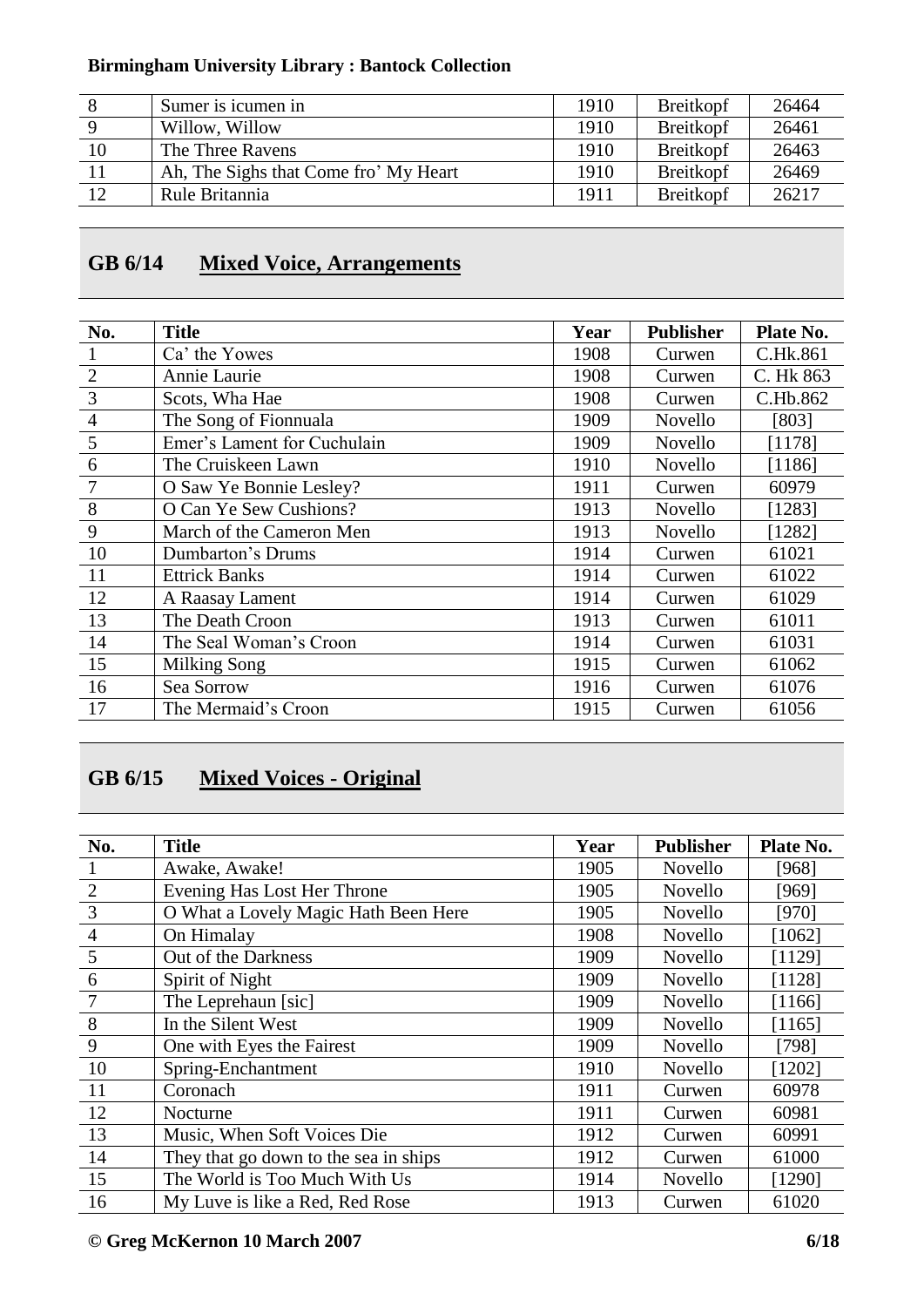| 17              | Easter Hymn                      | 1917 | Chester         | 7707   |
|-----------------|----------------------------------|------|-----------------|--------|
| 18              | The Standard on the Braes o' Mar | 1915 | Chester         | 7701   |
| 19              | The Death of Morar               | 1917 | Curwen          | 61091  |
| 20              | The Grass of Parnassus           | 1922 | Novello         | [1404] |
| 21              | Jack and Joan                    | 1922 | Curwen          | 61154  |
| $\overline{22}$ | Requiem                          | 1924 | <b>Birchard</b> | 1061   |
| $\overline{23}$ | Song of Liberty                  | 1914 | Curwen          | 61023  |

# **GB 6/16 Recent Choral Music**

| No.             | <b>Title</b>                            | Year | <b>Publisher</b> | Plate No.      |
|-----------------|-----------------------------------------|------|------------------|----------------|
| $\,1\,$         | Whither Away?                           | 1927 | Swan             | 2973           |
| $\overline{2}$  | Port of Holy Peter                      | 1929 | Swan             | 3015           |
| $\overline{3}$  | The Rowan Elf                           | 1936 | Williams         | 90             |
| $\frac{4}{5}$   | The Goblins' Feast                      | 1935 | Williams         | 16984          |
|                 | Threnody                                | 1936 | Williams         | 89             |
| $\overline{6}$  | The Glories of Our Blood and State      | 1935 | Williams         | $\overline{7}$ |
| $\overline{7}$  | What Shall He Have That Killed the Deer | 1934 | Williams         | 16913          |
| $\overline{8}$  | Foresters, Sound the Cheerful Horn      | 1934 | Williams         | 16915          |
| 9               | The Wanderer                            | 1938 | Williams         | 338            |
|                 | [Unison Songs for Children]             |      |                  |                |
| 10              | No. 1 Flowers o' the Forest             | 1930 | Williams         | 16606          |
| 11              | No. 3 Highland Laddie                   | 1930 | Williams         | 16608          |
| 12              | No. 2 Ye Banks an' Braes                | 1930 | Williams         | 16607          |
| 13              | No. 4 The Campbells are Comin'          | 1930 | Williams         | 16609          |
| 14              | No. 5 My Ain Kind Dearie, O             | 1930 | Williams         | 16610          |
| 15              | No. 6 Annie Laurie                      | 1930 | Williams         | 16612          |
| 16              | No. 7 Bonnie Dundee                     | 1930 | Williams         | 16613          |
| 17              | No. 8 John Highlandman                  | 1930 | Williams         | 16614          |
| 18              | No. 9 A Hundred Pipers                  | 1930 | Williams         | 16615          |
| 19              | No. 10 Auld Lang Syne                   | 1930 | Williams         | 16616          |
| 20              | No. 11 Lock the Door, Lariston          | 1930 | Williams         | 16617          |
| 21              | No. 12 The March of the Cameron Men     | 1930 | Williams         | 16618          |
| 22              | Rest                                    | 1932 | Williams         | 16738          |
| 23              | By the Sea                              | 1932 | Williams         | 16740          |
| 24              | The Post                                | 1933 | Williams         | 16742          |
| 25              | Huntsman, rest, thy chase is done       | 1932 | Williams         | 16741          |
| 26              | The Raven                               | 1931 | Williams         | 16737          |
| 27              | Hark! Hark! The Lark!                   | 1933 | Williams         | 16739          |
| 28              | For All the Saints                      | 1934 | Williams         | 16967          |
| 29              | Let Us Now Praise Famous Men            | 1936 | Novello          | [1119]         |
| $30\,$          | She Walks in Beauty                     | 1937 | Novello          | 16445          |
| 31              | The Isles of Greece                     | 1937 | Novello          | 16446          |
| $\overline{32}$ | The Destruction of Sennacherib          | 1938 | Paxton           | 80246          |
| 33              | The Vision of Belshazzar                | 1938 | Paxton           | 80247          |
| 34              | Song of the Galleys                     | 1938 | Paxton           | 80245          |
| 35              | The World's Wanderers                   | 1937 | Williams         | 258            |
| 36              | Dreams                                  | 1938 | Paxton           | 80254          |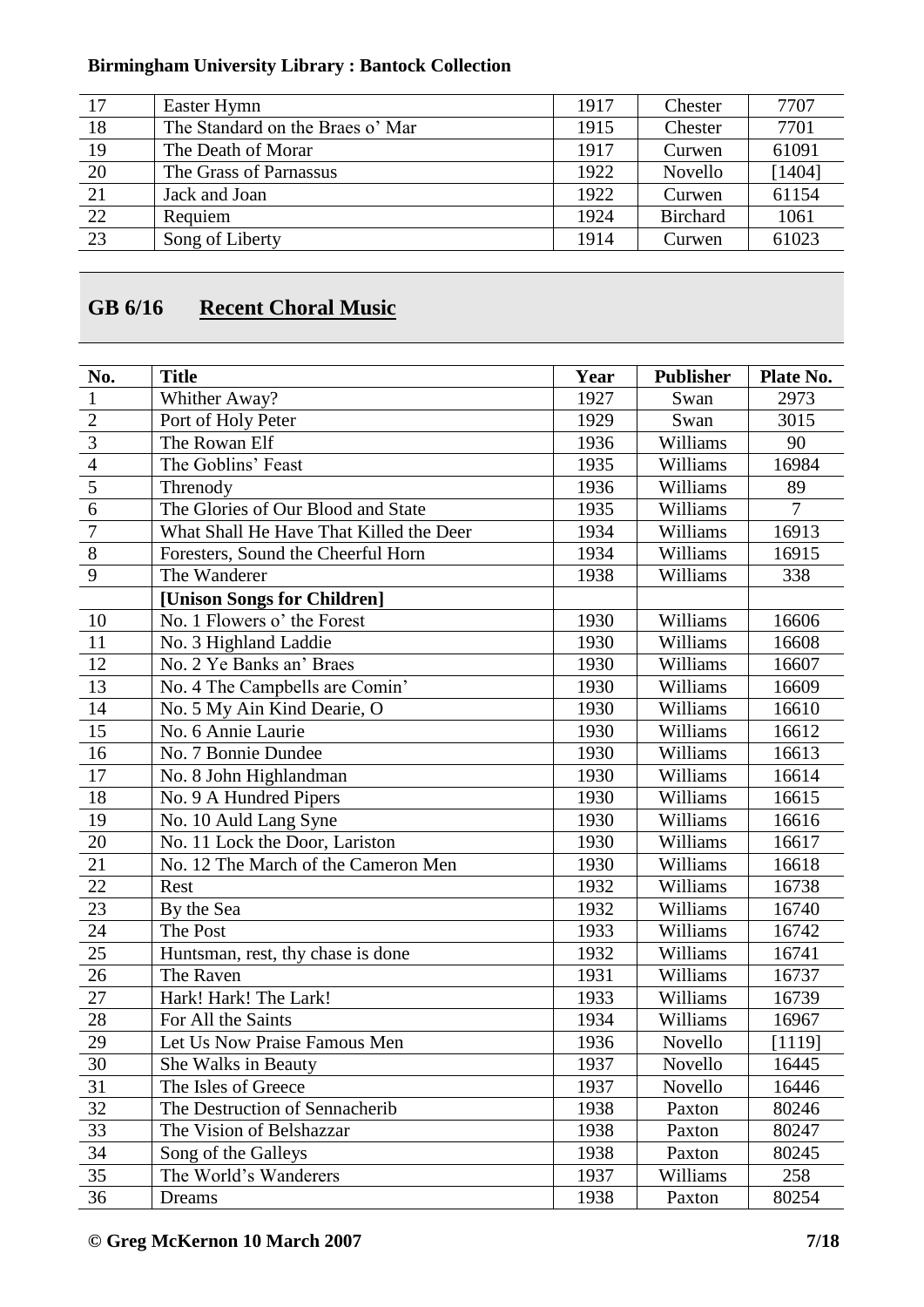| っっ | The Quality of Mercy is Not Strained | 1938 | Paxton  | 80248  |
|----|--------------------------------------|------|---------|--------|
| 38 | England, Our England!                | 1937 | Goodwin | 36040  |
| 39 | <b>Silent Strings</b>                | 1929 | Boosey  | [1467] |

# **GB 6/17 School Songs**

| No.             | <b>Title</b>                    | Year                         | <b>Publisher</b>         | Plate No.                |
|-----------------|---------------------------------|------------------------------|--------------------------|--------------------------|
| $\mathbf{1}$    | The Fairy Queen                 |                              |                          |                          |
|                 | Goblin Gold                     | $\qquad \qquad -$            | -                        | $\overline{\phantom{0}}$ |
| $\frac{2}{3}$   | Wonderland                      |                              |                          |                          |
| $\overline{4}$  | In School                       |                              |                          |                          |
| $\overline{5}$  | The Fledgling                   | $\qquad \qquad -$            | $\overline{\phantom{0}}$ |                          |
| $\overline{6}$  | Phoebe                          | $\overline{\phantom{0}}$     | $\overline{a}$           | $\overline{\phantom{0}}$ |
| $\overline{7}$  | Let's Pretend                   | $\qquad \qquad -$            | -                        | -                        |
| $8\,$           | A Summer Night                  | $\overline{\phantom{0}}$     |                          |                          |
| $\overline{9}$  | Babyland                        |                              |                          |                          |
| 10              | The Wild Brown Bee              |                              |                          |                          |
| 11              | The Fairies are Dancing         | $\qquad \qquad -$            |                          |                          |
| $\overline{12}$ | Robin, Sweet Robin              | $\qquad \qquad -$            | $\overline{\phantom{0}}$ | $\overline{\phantom{0}}$ |
| 13              | Riding to Fairyland             | $\qquad \qquad \blacksquare$ |                          | $\overline{a}$           |
| 14              | Elfintown                       | $\overline{\phantom{0}}$     |                          |                          |
| 15              | Child-Voices                    |                              |                          |                          |
| 16              | The Fly                         | $\qquad \qquad -$            |                          |                          |
| 17              | The Birds                       | $\overline{\phantom{0}}$     |                          |                          |
| 18              | Once Upon a Time                | $\overline{\phantom{0}}$     |                          |                          |
| 19              | Song of the Japanese Dwarf Tree | $\qquad \qquad -$            |                          |                          |
| $20\,$          | The China Mandarin              |                              |                          |                          |
| 21              | Night Time                      | $\overline{\phantom{0}}$     |                          |                          |
| $\overline{22}$ | Pan                             | -                            | $\overline{a}$           | $\overline{a}$           |
| 23              | <b>Beauty Bright</b>            | $\qquad \qquad -$            |                          |                          |
| 24              | The Faery Kingdom               | $\qquad \qquad -$            | $\overline{\phantom{0}}$ |                          |
| 25              | Under the Sea                   |                              |                          |                          |

# **GB 6/18 Ten Negro Spirituals for Male Voices**

| No.             | <b>Title</b>                                    | Year | <b>Publisher</b> | Plate No. |
|-----------------|-------------------------------------------------|------|------------------|-----------|
|                 | No. 1 Go Down, Moses                            | 1932 | Novello          | 15830     |
| 2               | No. 2 Swing Low, Sweet Chariot                  | 1932 | Novello          | 15831     |
| $\overline{3}$  | No. 3 Nobody Knows De Trouble I See             | 1932 | Novello          | 15832     |
| $\overline{4}$  | No. 4 Somebody's Knockin'                       | 1932 | Novello          | 15833     |
| $5\overline{5}$ | No. 5 Were You There?                           | 1932 | Novello          | 15834     |
| -6              | No. 6 Sinner, Please Don't Let Dis Harvest Pass | 1932 | Novello          | 15835     |
| 7               | No. 7 Peter, Go, Ring Dem Bells                 | 1932 | Novello          | 15836     |
| 8               | No. 8 All God's Chillun Got Wings               | 1932 | Novello          | 15837     |
| 9               | No. 9 Deep River                                | 1932 | Novello          | 15838     |
| 10              | No. 10 The Gospel Train                         | 1932 | Novello          | 15839     |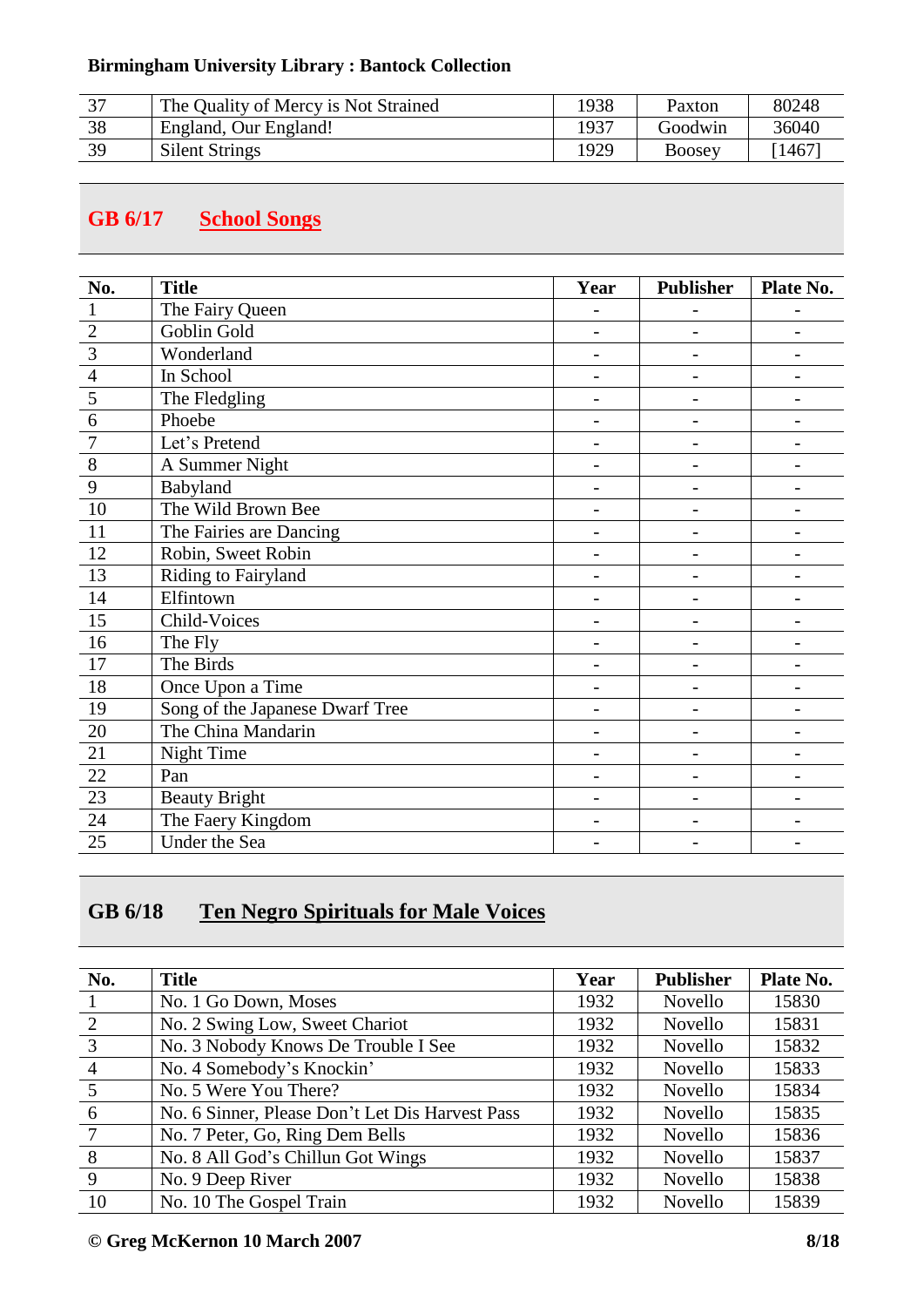#### **GB 6/19 Unison and Two-Part Songs**

| No.            | <b>Title</b>                        | Year | <b>Publisher</b> | Plate No. |
|----------------|-------------------------------------|------|------------------|-----------|
|                | [Unison Songs for Children]         | 1930 | Williams         |           |
| $\mathbf{1}$   | No. 1 Flowers o' the Forest         | 1930 | Williams         | 16606     |
| $\overline{2}$ | No. 3 Highland Laddie               | 1930 | Williams         | 16608     |
| 3              | No. 2 Ye Banks an' Braes            | 1930 | Williams         | 16607     |
| $\overline{4}$ | No. 4 The Campbells are Comin'      | 1930 | Williams         | 16609     |
| 5              | No. 5 My Ain Kind Dearie, O         | 1930 | Williams         | 16610     |
| 6              | No. 6 Annie Laurie                  | 1930 | Williams         | 16612     |
| 7              | No. 7 Bonnie Dundee                 | 1930 | Williams         | 16613     |
| 8              | No. 8 John Highlandman              | 1930 | Williams         | 16614     |
| 9              | No. 9 A Hundred Pipers              | 1930 | Williams         | 16615     |
| 10             | No. 10 Auld Lang Syne               | 1930 | Williams         | 16616     |
| 11             | No. 11 Lock the Door, Lariston      | 1930 | Williams         | 16617     |
| 12             | No. 12 The March of the Cameron Men | 1930 | Williams         | 16618     |
| 13             | Whither Away?                       | 1927 | Swan             | 2973      |
| 14             | O Can Ye Sew Cushions?              | 1929 | Novello          | [617]     |
| 15             | Snowdrop                            | 1929 | <b>Boosey</b>    | 12798     |
| 16             | The Moon                            | 1929 | Boosey           | 12799     |
| 17             | <b>Rilloby Rill</b>                 | 1929 | Williams         | 16554     |
| 18             | Song of the Children in Paladore    | 1929 | Curwen           | 71749     |

# **GB 6/20-32 Songs for Solo Voice**

### **GB 6/20 The Blue Men of the Minch**

| No.                      | <b>Title</b>                         | $\mathbf{v}$<br>r ear | Publisher     | Plate No.            |
|--------------------------|--------------------------------------|-----------------------|---------------|----------------------|
| $\overline{\phantom{0}}$ | The.<br><b>Blue Men of the Minch</b> | 1025<br>ر ے ر         | <b>BOOSEV</b> | $\sim$ $\sim$ $\sim$ |

## **GB 6/21 Dramatic Lyrics**

| No. | <b>Title</b>        | Year | <b>Publisher</b> | Plate No. |
|-----|---------------------|------|------------------|-----------|
|     | In a Year           | 1920 | Swan             | 2725      |
|     | The Guardian Angel  | 1920 | Swan             | 2720      |
|     | My Star             | 1920 | Swan             | 2722      |
|     | A Woman's Last Word | 1920 | Swan             | 2721      |
|     | Home Thoughts       | 1920 | Swan             | 2719      |
| 6   | <b>Now</b>          | 1921 | Swan             | 2745      |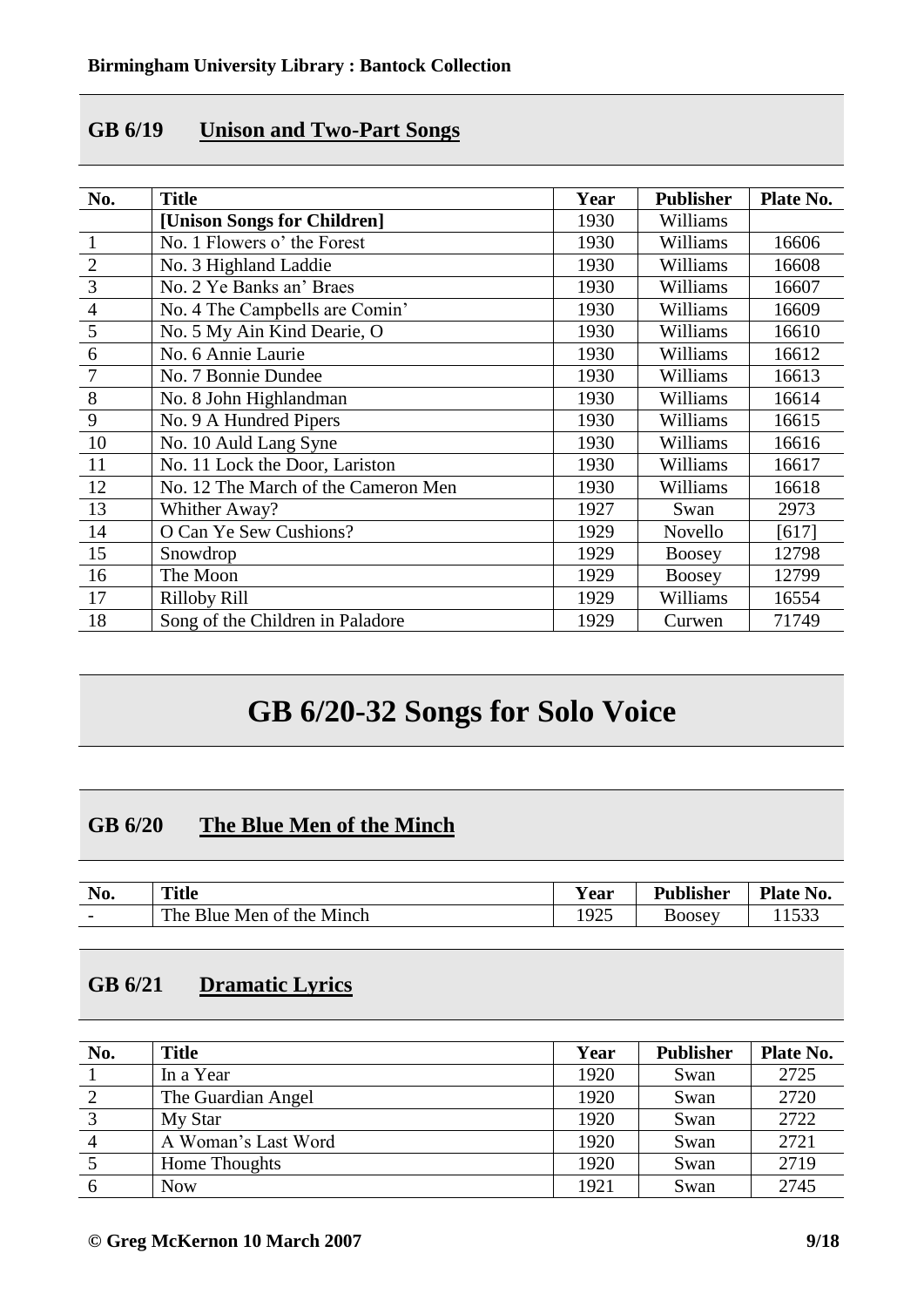|               | Summum bonum                 | 1921 | Swan | 2766 |
|---------------|------------------------------|------|------|------|
| 8             | A Pearl, a Girl              | 1921 | Swan | 2764 |
| 9             | By the Fire-side             | 1921 | Swan | 2778 |
| 10            | Life in a Love               | 1922 | Swan | 2806 |
| <sup>11</sup> | Wanting is $-\text{what?}$   | 1922 | Swan | 2804 |
| 12            | Never the Time and the Place | 1922 | Swan | 2800 |
| 13            | Pippa Passes                 | 1922 | Swan | 2802 |
| 14            | I go to prove my soul        | 1925 | Swan | 2920 |

### **GB 6/22 My Fairy Lover**

| No.                      | <b>Title</b>      | $\mathbf{r}$<br>r ear | <b>Publisher</b> | Plate No. |
|--------------------------|-------------------|-----------------------|------------------|-----------|
| $\overline{\phantom{0}}$ | My Fairy<br>Lover | 1925                  | <b>Boosey</b>    | 11495     |

# **GB 6/23 Pagan Chants**

| No. | <b>Title</b>             | Year | <b>Publisher</b> | Plate No. |
|-----|--------------------------|------|------------------|-----------|
|     | Prelude / The Dead Dryad | 1923 | Swan             | 2826      |
|     | The Crippled Faun        | 1923 | Swan             | 2831      |
|     | The Hind in Ambush       | 1923 | Swan             | 2879      |
|     | The Faun Despondent      | 1923 | Swan             | 2880      |

# **GB 6/24 Sacred Songs**

| No.            | <b>Title</b>                  | Year | <b>Publisher</b> | Plate No. |
|----------------|-------------------------------|------|------------------|-----------|
|                | Praise ye the Lord (Organ Ab) | 1924 | Cramer           | 13287A    |
| 2              | Praise ye the Lord (Organ Bb) | 1924 | Cramer           | 13083A    |
| $\overline{3}$ | Praise ye the Lord (Harp Bb)  | 1924 | Cramer           | 13083     |
|                | Great is the Lord             | 1936 | Cramer           | 14209     |
| $\overline{5}$ | By the Rivers of Babylon      | 1937 | Cramer           | 14235     |
| 6              | Out of the Depths             | 1940 | Cramer           | 15160     |
|                | Give Unto the Lord            | 1936 | Paxton           | 40527C    |
| 8              | The Lord Reigneth             | 1937 | Williams         | 263       |

# **GB 6/25 Sappho – Ferishtah – Hafiz**

| No. | <b>Title</b>                    | Year | <b>Publisher</b> | Plate No. |
|-----|---------------------------------|------|------------------|-----------|
|     | Sappho, Nine Fragments          | 1906 | Breitkopf        | 25150     |
|     | Lyrics from Ferishtah's Fancies | 1905 | <b>Breitkopf</b> | 2031      |
|     | Five Ghazals of Hafiz           | 1905 | <b>Breitkopf</b> | 2043      |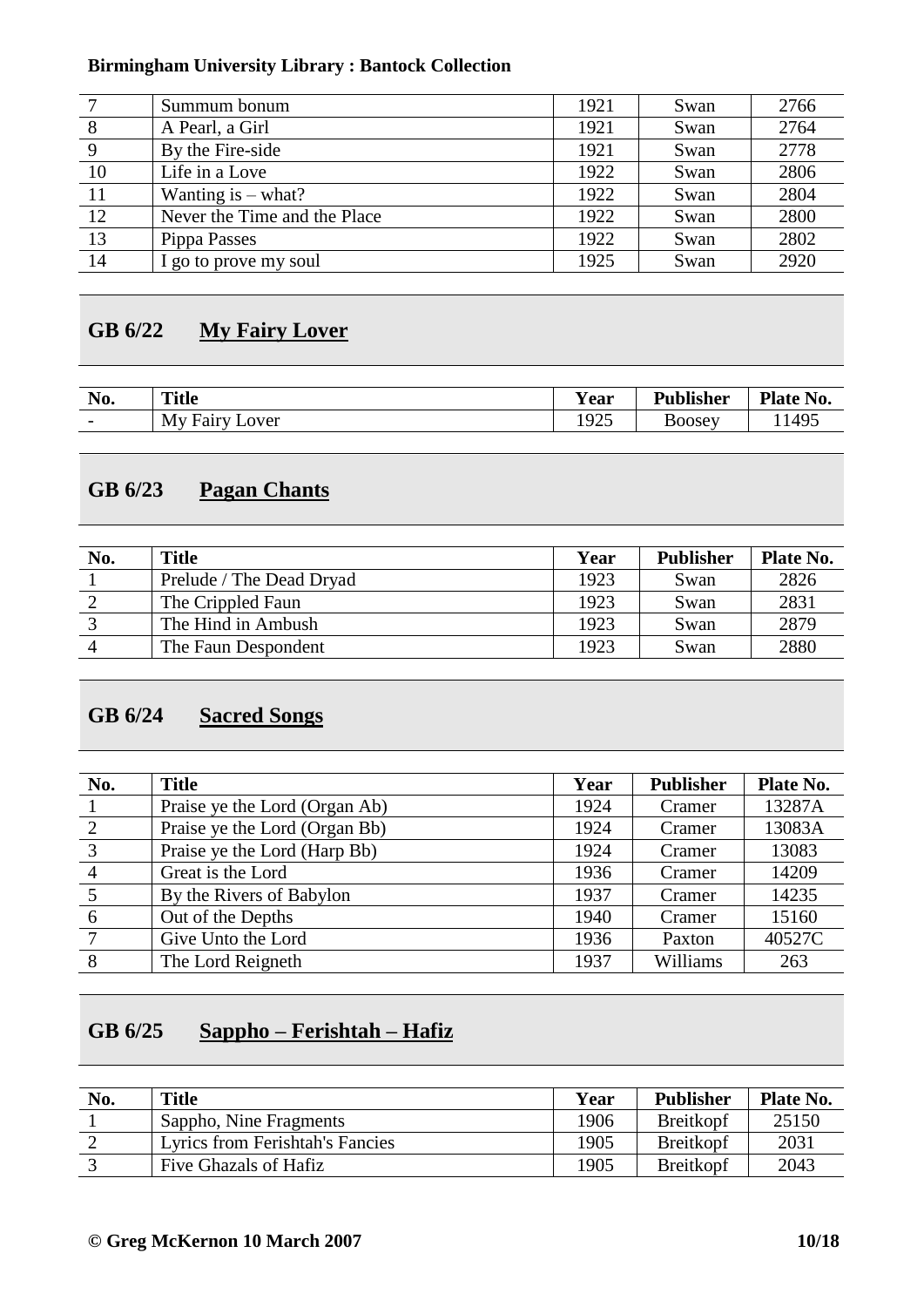#### **GB 6/25a Shelley – Blake – Hayes – etc.**

| No.            | <b>Title</b>                      | Year | <b>Publisher</b> | Plate No.  |
|----------------|-----------------------------------|------|------------------|------------|
| $\bf{I}$       | Hymn of Pan                       | 1922 | Swan             | 2840       |
| $\overline{2}$ | A Widow Bird Sate Mourning        | 1923 | Swan             | 2852       |
| $\overline{3}$ | Ozymandias                        | 1924 | Swan             | 2902       |
| $\overline{4}$ | In a Myrtle Shade                 | 1909 | Novello          | 12874      |
| 5              | Love's Secret                     | 1909 | Novello          | 12875      |
| 6              | The Wild Flower's Song            | 1909 | Novello          | 12873      |
|                | The Vale of Arden                 | 1919 | Enoch            | 5279-84    |
| 8              | Songs of Arcady                   | 1921 | Curwen           | 2954       |
| 9              | <b>Three Nocturnes</b>            | 1925 | Cramer           | 13157      |
| 10             | The Two Roses                     | 1924 | Elkin            | 1415       |
| <sup>11</sup>  | The Moon Maiden's Song            | 1921 | Swan             | 2768       |
| 12             | The Shulamite's song              | 1922 | Swan             | 2825       |
| 13             | By Night in My Dream I Sought Him | 1923 | Swan             | 2837       |
| 14             | Praise ye the Lord (Psalm CL)     | 1924 | Cramer           | 13083      |
| 15             | 3 Songs from the Greek Anthology  | 1923 | Swan             | 2854       |
| 16             | Songs of the Seraglio             | 1913 | Ditson           | 5966953324 |

## **GB 6/26 Songs, Celtic, etc.**

| No.            | <b>Title</b>              | Year | <b>Publisher</b> | Plate No. |
|----------------|---------------------------|------|------------------|-----------|
| 1              | Vocalise-Étude            | 1928 | Leduc            | 17,415    |
| $\overline{2}$ | The Enchanted Wood        | 1925 | Williams         | 16152a    |
| $\overline{3}$ | Elfin Lover               | 1929 | Williams         | 16572     |
| $\overline{4}$ | The Yellowhammer's Song   | 1929 | Williams         | 16571a    |
| $\overline{5}$ | Song to the Seals         | 1930 | Cramer           | 13605     |
| 6              | The Bird of St. Bride     | 1930 | Cramer           | 13604     |
| $\overline{7}$ | The Valley of Silence     | 1929 | Cramer           | 13598     |
| $\overline{8}$ | The Washer of the Ford    | 1929 | Cramer           | 13574     |
| 9              | The Singer in the Woods   | 1930 | Cramer           | 13637     |
| 10             | Carrowmore                | 1926 | Swan             | 2949      |
| 11             | Captain Henry Morgan      | 1928 | Swan             | 2987      |
| 12             | Home to Gower             | 1927 | Swan             | 2993      |
| 13             | The Wild Welsh Coast      | 1928 | Swan             | 2995      |
| 14             | Festal Hymn of Judith     | 1928 | Swan             | 3002      |
| 15             | The Blue Men of the Minch | 1925 | <b>Boosey</b>    | 11533     |
| 16             | My Fairy Lover            | 1925 | <b>Boosey</b>    | 11495     |
| 17             | The Wee Folk              | 1924 | <b>Boosey</b>    | 11358     |
| 18             | <b>Silent Strings</b>     | 1929 | Boosey           | 13080     |
| 19             | Little Papoose Lake       | 1929 | <b>Boosey</b>    | 13081     |
| 20             | The Hedge of Briar        | 1929 | <b>Boosey</b>    | 12960     |
| 21             | Boat Song of the Isles    | 1929 | Elkin            | 1717      |
| 22             | The Isles of the Sea      | 1929 | Elkin            | 1718      |
| 23             | The Parting               | 1924 | Elkin            | 1412      |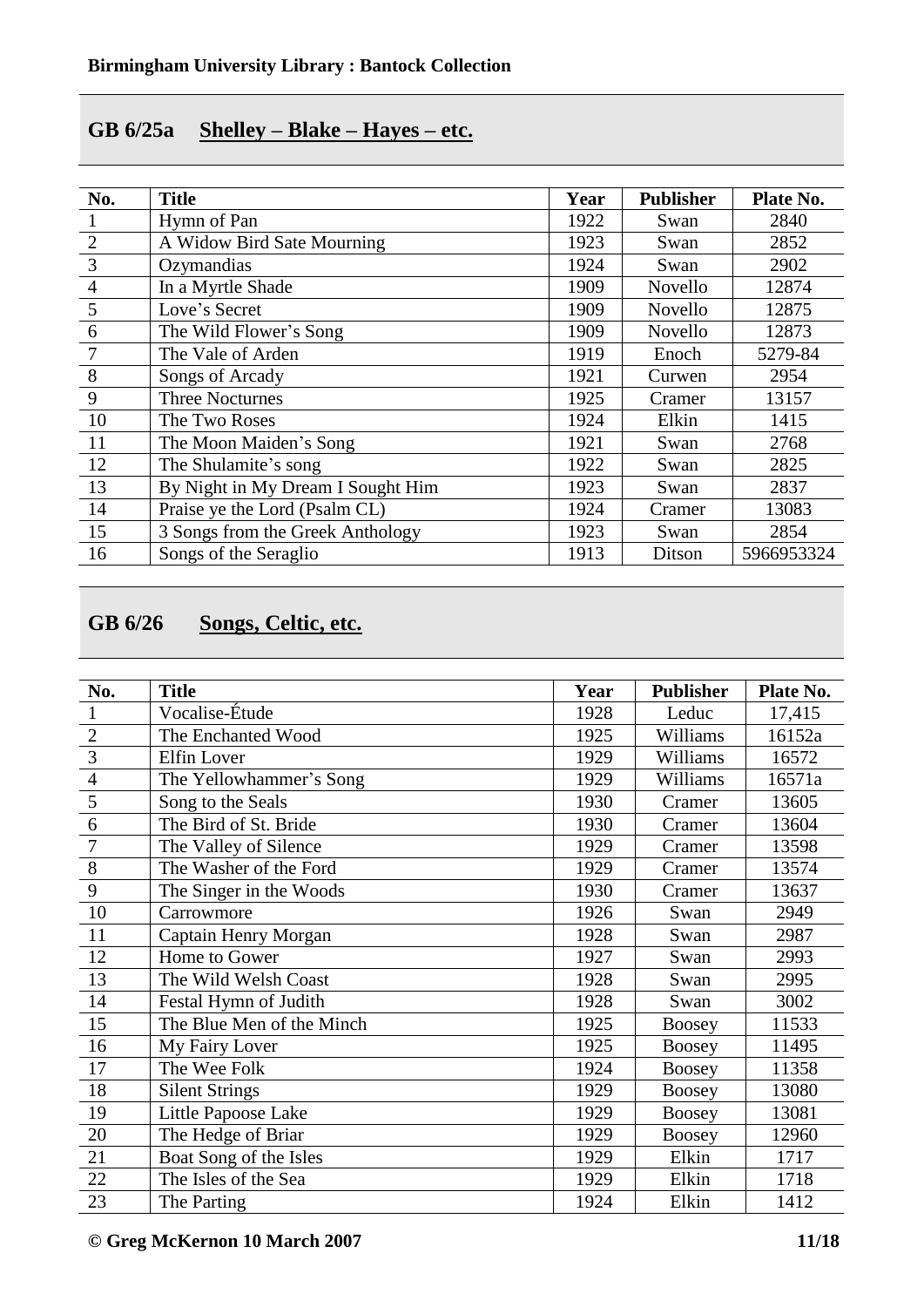| 1416   |
|--------|
| 1739   |
|        |
| 35410  |
| 35422  |
| 35788  |
| 35760  |
| 13341  |
|        |
| 13306A |
|        |

# **GB 6/27 Songs – Various**

| No.             | <b>Title</b>            | Year    | <b>Publisher</b> | Plate No. |
|-----------------|-------------------------|---------|------------------|-----------|
|                 | Song of the Genie       | 1906    | Breitkopf        | 5175/76   |
| 2               | The Fire-Fly            | 1898    | <b>Breitkopf</b> | 5294      |
| $\overline{3}$  | Lament of Isis          | 1910    | <b>Breitkopf</b> | 5257      |
| $\overline{4}$  | A Bean-Stripe           | 1905    | <b>Breitkopf</b> | 2031      |
| $5\overline{)}$ | The March               | 1919-22 | Chester          | 3865      |
| 6               | Easter Hymn             | 1916    | Chester          | 3730      |
| $7\phantom{.0}$ | Six Jester Songs        | 1905    | Breitkopf        | 4770      |
| 8               | When You Sang to Me     | 1920    | Swan             | 2734      |
| 9               | If that Angel of Shiraz | 1913    | Ditson           | 596695329 |
| <sup>10</sup>   | As I Ride               | 1912    | <b>Boosey</b>    | 7381      |
| <sup>11</sup>   | Winter                  | 1908    | <b>Boosey</b>    | 5760      |
| 12              | An Eastern Love-Song    | 1908    | <b>Boosey</b>    | 5761      |

# **GB 6/28 Songs for Children**

| No.            | <b>Title</b>               | Year | <b>Publisher</b> | Plate No. |
|----------------|----------------------------|------|------------------|-----------|
|                | [Songs of Childhood]       |      |                  |           |
|                | No. 1 Babyland             |      |                  |           |
| $\frac{2}{3}$  | No. 2 Lullabye             |      |                  |           |
|                | No. 3 Dream Merchandise    |      |                  |           |
|                | [Songs for Children]       |      |                  |           |
| $\overline{4}$ | No. 1 Robin Redbreast      |      |                  |           |
| 5              | No. 2 The Seasons          |      |                  |           |
| 6              | No. 3 Fireside Fancies     |      |                  |           |
| 7              | No. 4 Dancing              |      |                  |           |
| 8              | No. 5 Spring Song          |      |                  |           |
|                | [Seven Songs for Children] |      |                  |           |
| 9              | No. 1 Long Ago             |      |                  |           |
| 10             | No. 2 The Wishing Ring     |      |                  |           |
| <sup>11</sup>  | No. 3 A Windy Night        |      |                  |           |
| 12             | No. 4 The King of Siam     |      |                  |           |
| 13             | No. 5 The Moon Witch       |      |                  |           |
| 14             | No. 6 Winter Sleep         |      |                  |           |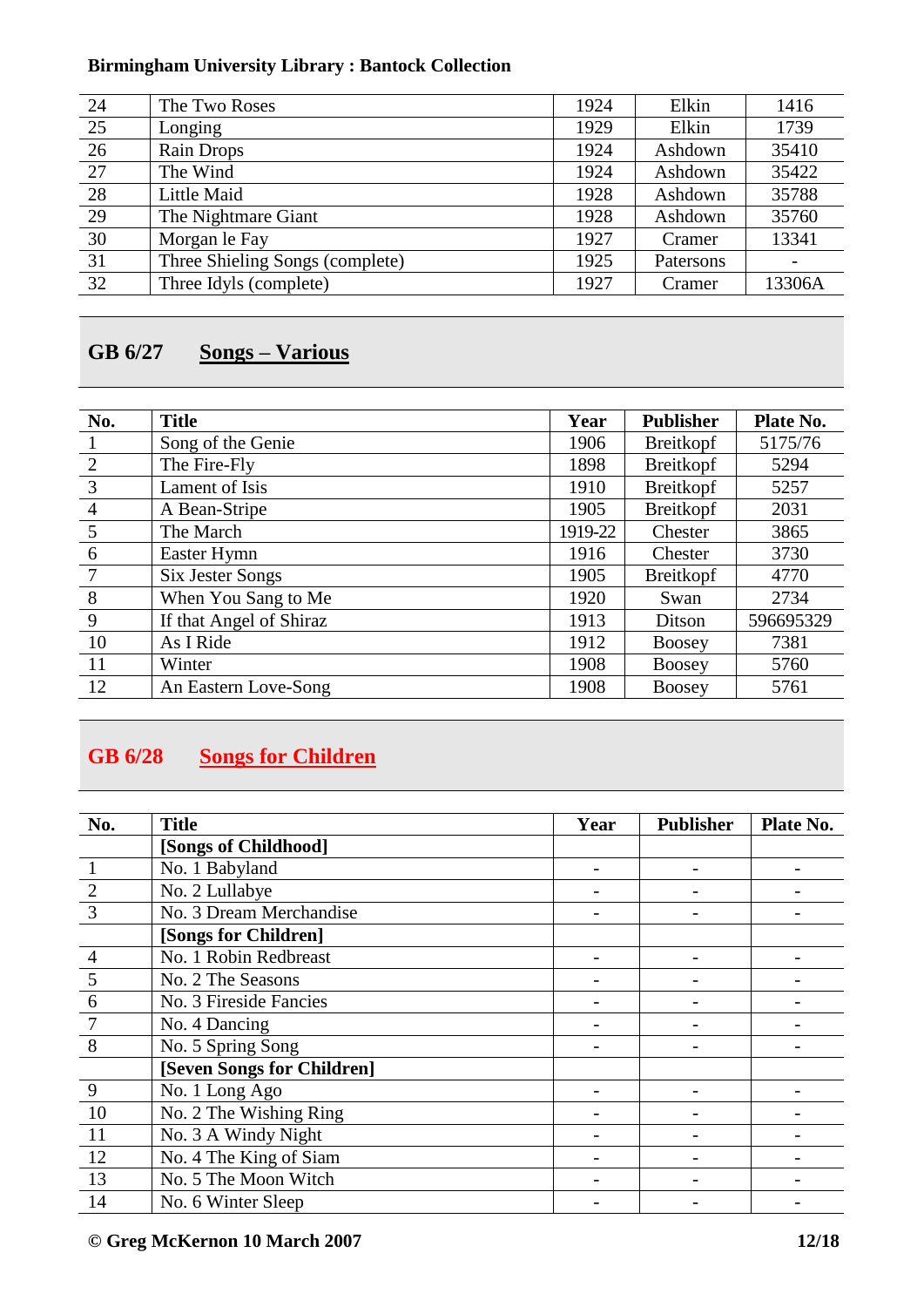| -- | N.<br>.<br>$\sim$ $\sim$ $\sim$ |  |  |
|----|---------------------------------|--|--|

### **GB 6/29 Chinese Poets**

| No.                     | <b>Title</b>                                             | Year | <b>Publisher</b> | Plate No. |
|-------------------------|----------------------------------------------------------|------|------------------|-----------|
| $\mathbf{1}$            | <b>Songs from the Chinese Poets [First Series]</b>       | 1918 | Chester          | 3778-82   |
|                         | [1. The Old Fisherman of the Mists and Waters]           |      |                  |           |
|                         | [2. The Ghost Road]                                      |      |                  |           |
|                         | [3. Under the Moon]                                      |      |                  |           |
|                         | [4. The Celestial Weaver]                                |      |                  |           |
|                         | [5. Return of Spring]                                    |      |                  |           |
|                         | <b>Five Songs from the Chinese Poets [Second Series]</b> |      |                  |           |
| $\overline{2}$          | The Tomb of Chao-Chun                                    | 1919 | Chester          | 3812      |
| $\overline{3}$          | A Dream of Spring                                        | 1919 | Chester          | 3813      |
| $\frac{1}{4}$           | Desolation                                               | 1919 | Chester          | 3814      |
| $\overline{\mathbf{5}}$ | The Island of Pines                                      | 1919 | Chester          | 3815      |
| $\overline{6}$          | The Pavilion of Abundant [=Abounding] Joy                | 1919 | Chester          | 3816      |
|                         | <b>Songs from the Chinese [Third Series]</b>             |      |                  |           |
| $\overline{7}$          | From the Tomb of an Unknown Woman                        | 1918 | Chester          | 965       |
| $\overline{8}$          | A Feast of Lanterns                                      | 1918 | Chester          | 962       |
| $\overline{9}$          | Adrift                                                   | 1919 | Chester          | 998       |
| 10                      | Yung-Yang                                                | 1919 | Chester          | 1001      |
| 11                      | The Golden Nenuphar                                      | 1920 | Chester          | 1099      |
|                         | <b>Songs from the Chinese Poets [Fifth Series]</b>       |      |                  |           |
| 12                      | The Court of Dreams                                      | 1934 | Cramer           | 13901     |
| 13                      | Down the Hwai                                            | 1934 | Cramer           | 13902     |
| 14                      | Night on the Mountain                                    | 1934 | Cramer           | 13903     |
| 15                      | The Lost One                                             | 1934 | Cramer           | 13904     |
| 16                      | Memories with the Dusk Return                            | 1934 | Cramer           | 13905     |
| 17                      | And there are Tears                                      | 1934 | Cramer           | 13906     |
|                         | <b>Songs from the Chinese Poets [Fourth Series]</b>      |      |                  |           |
| 18                      | <b>Autumn Across the Frontier</b>                        | 1935 | Murdoch          | 659       |
| 19                      | The Kingfisher's Tower                                   | 1935 | Murdoch          | 660       |
| 20                      | On the Banks of Jo-Eh                                    | 1935 | Murdoch          | 661       |
| 21                      | Despair                                                  | 1935 | Murdoch          | 662       |
| 22                      | The Last Revel                                           | 1935 | Murdoch          | 663       |
|                         | <b>Songs from the Chinese Poets [Sixth Series]</b>       |      |                  |           |
| 23                      | A King of Tang                                           | 1933 | Williams         | 16874     |
| 24                      | Wild Geese                                               | 1933 | Williams         | 16875     |
| $25\,$                  | Exile                                                    | 1933 | Williams         | 16876     |
| 26                      | <b>Willow Flowers</b>                                    | 1933 | Williams         | 16877     |
| 27                      | Dreaming at Golden Hill                                  | 1933 | Williams         | 16878     |
| 28                      | <b>Galloping Home</b>                                    | 1933 | Williams         | 16879     |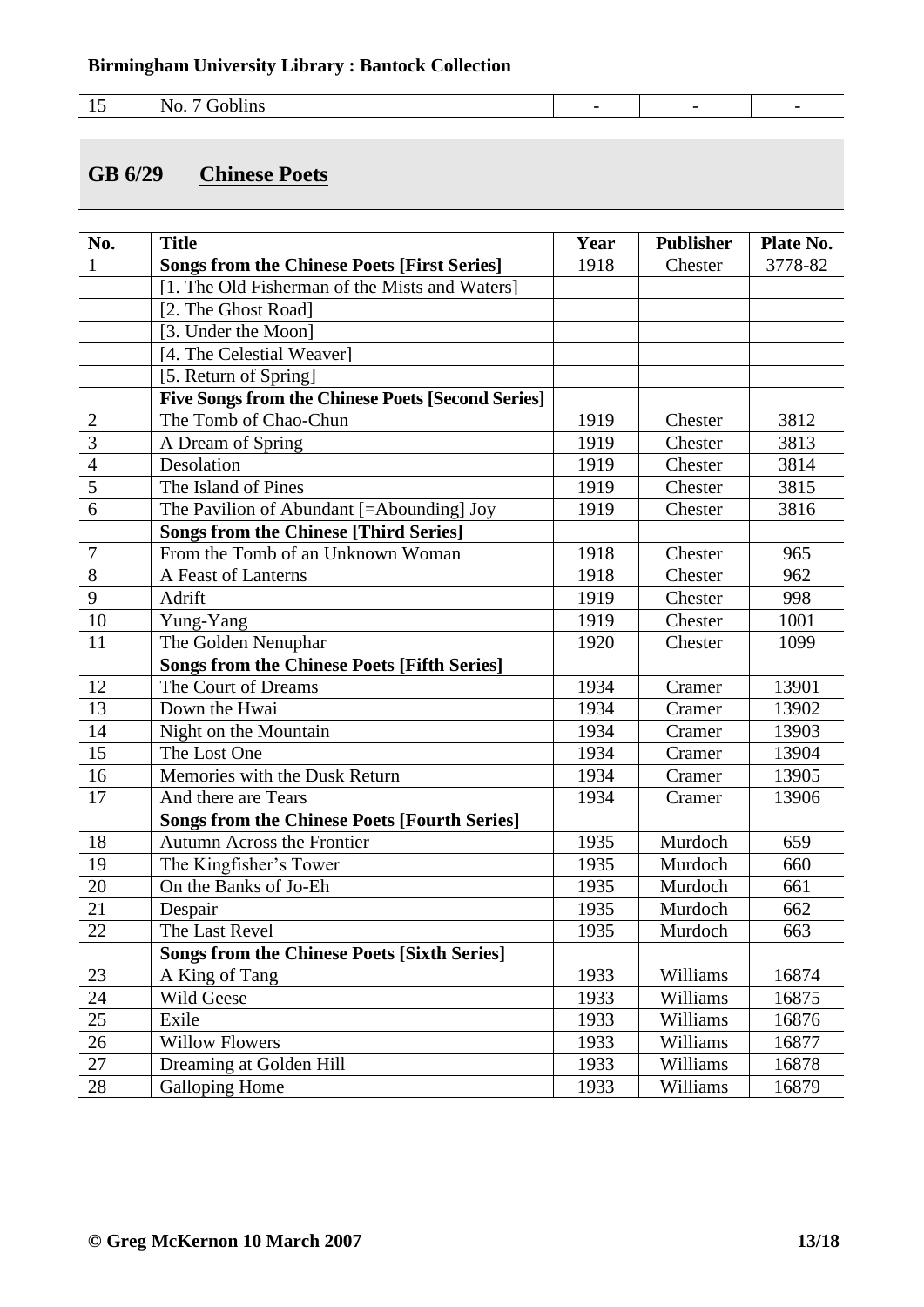### **GB 6/30 Songs from the Chinese**

| No.            | <b>Title</b>                                             | Year | <b>Publisher</b> | Plate No. |
|----------------|----------------------------------------------------------|------|------------------|-----------|
|                |                                                          |      |                  |           |
| $\mathbf{1}$   | Two Chinese Songs                                        | 1909 | Breitkopf        | 5229/30   |
| $\overline{2}$ | <b>Songs from the Chinese Poets [First Series]</b>       | 1918 | Chester          | 3778-82   |
|                | [1. The Old Fisherman of the Mists and Waters]           |      |                  |           |
|                | [2. The Ghost Road]                                      |      |                  |           |
|                | [3. Under the Moon]                                      |      |                  |           |
|                | [4. The Celestial Weaver]                                |      |                  |           |
|                | [5. Return of Spring]                                    |      |                  |           |
|                | <b>Five Songs from the Chinese Poets [Second Series]</b> |      |                  |           |
| $\overline{3}$ | The Tomb of Chao-Chun                                    | 1919 | Chester          | 3812      |
| $\overline{4}$ | A Dream of Spring                                        | 1919 | Chester          | 3813      |
| $\overline{5}$ | Desolation                                               | 1919 | Chester          | 3814      |
| $\overline{6}$ | The Island of Pines                                      | 1919 | Chester          | 3815      |
| $\overline{7}$ | The Pavilion of Abounding Joy                            | 1919 | Chester          | 3816      |
|                | <b>Songs from the Chinese [Third Series]</b>             |      |                  |           |
| 8              | From the Tomb of an Unknown Woman                        | 1918 | Chester          | 966       |
| 9              | A Feast of Lanterns                                      | 1918 | Chester          | 962       |
| 10             | Adrift                                                   | 1919 | Chester          | 997       |
| 11             | Yung-Yang                                                | 1919 | Chester          | 1000      |
| 12             | The Golden Nenuphar                                      | 1920 | Chester          | 1098      |
|                | [Five Songs]                                             |      |                  |           |
| 13             | The Emperor                                              | 1920 | Elkin            | 1149      |
| 14             | The Red Lotus                                            | 1920 | Elkin            | 1153      |
| 15             | In the Palace                                            | 1920 | Elkin            | 1170      |
| 16             | The Peach Flower                                         | 1920 | Elkin            | 1155      |
| 17             | The Garden of Bamboos                                    | 1920 | Elkin            | 1151      |

# **GB 6/31 Songs of the East**

| No.           | <b>Title</b>                    | Year | <b>Publisher</b> | Plate No. |
|---------------|---------------------------------|------|------------------|-----------|
|               | [An Album Cycle in Six Volumes] |      |                  |           |
|               | Songs of Arabia                 | 1896 | <b>Breitkopf</b> | 4701      |
| 2             | Songs of Japan                  | 1896 | Breitkopf        | 4703      |
| $\mathcal{R}$ | Songs of Egypt                  | 1897 | Breitkopf        | 4702      |
|               | Songs of Persia                 | 1898 | <b>Breitkopf</b> | 4738      |
|               | Songs of India                  | 1898 | Breitkopf        | 4736      |
| 6             | Songs of China                  | 1898 | <b>Breitkopf</b> | 4737      |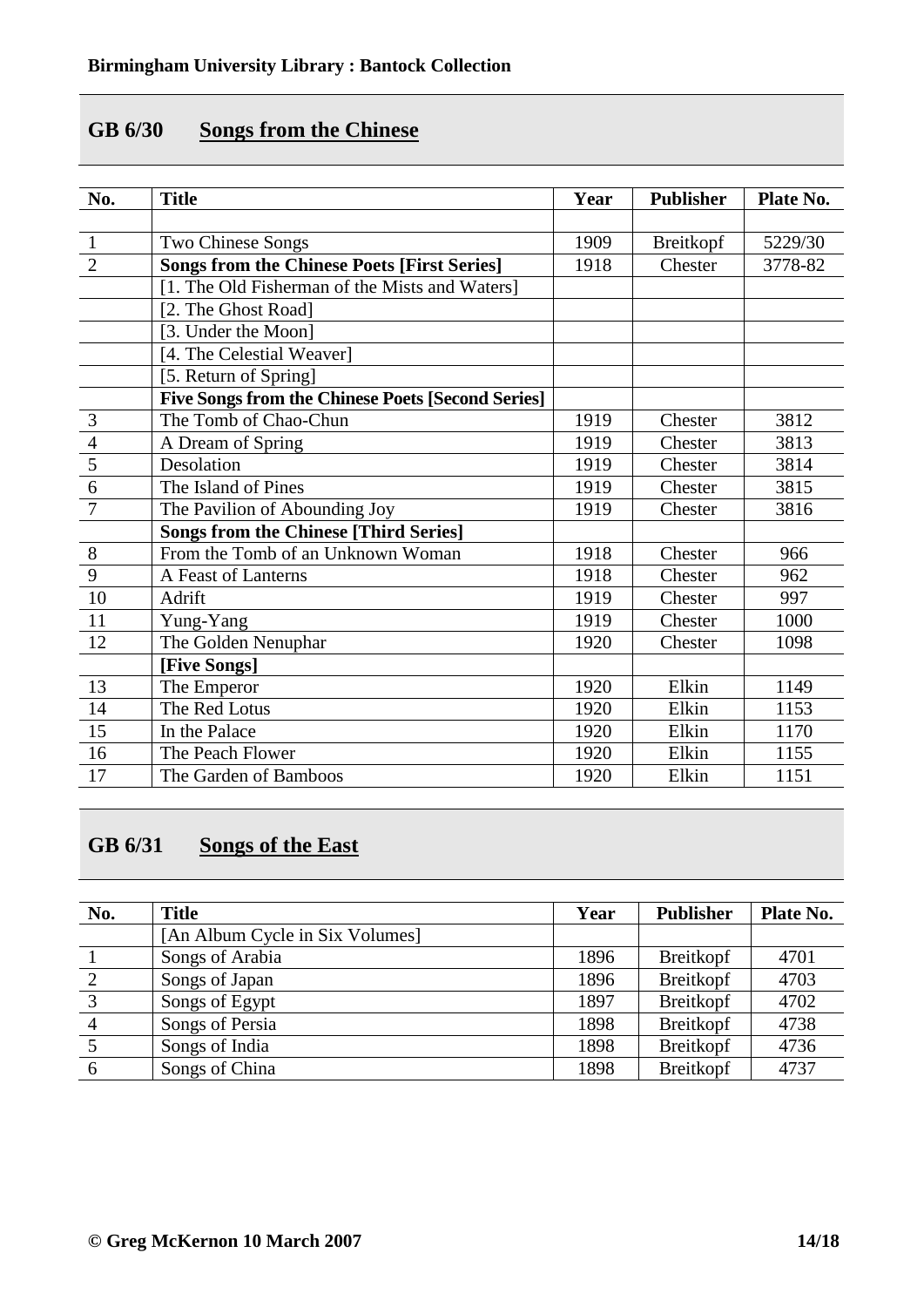### **GB 6/32 The Wee Folk**

| $\mathbf{H}$<br>No. | <b>Title</b>                       | <b>Y</b> ear | <b>Publisher</b> | Plate No. |
|---------------------|------------------------------------|--------------|------------------|-----------|
|                     | The<br><b>TTT</b><br>Folk<br>Wee 1 | 1924         | $\Delta 00$ Sev  | 1358      |

# **GB 6/33-38 Music for piano**

### **GB 6/33 Arabian Nights**

| No.            | <b>Title</b>                           | Year | <b>Publisher</b> | Plate No. |
|----------------|----------------------------------------|------|------------------|-----------|
|                | [Arabian Nights]                       |      |                  |           |
|                | Part I                                 | 1920 | Swan             | 2651      |
| 2              | Part II                                | 1920 | Swan             | 2652      |
| $\overline{3}$ | Part III                               | 1920 | Swan             | 2732      |
|                | [Judith (Incidental Music and Dances)] |      |                  |           |
| $\overline{4}$ | Part I                                 | 1919 | Swan             | 2601      |
| 5              | Part II                                | 1919 | Swan             | 2602      |
|                | [Lalla Rookh]                          |      |                  |           |
| 6              | Part I                                 | 1919 | Swan             | 2589      |
| 7              | Part II                                | 1919 | Swan             | 2589b     |

# **GB 6/34 Dramatic Poems – etc.**

| No.            | <b>Title</b>                                           | Year   | <b>Publisher</b> | Plate No. |
|----------------|--------------------------------------------------------|--------|------------------|-----------|
|                | [Dramatic Poems (Nine)]                                |        |                  |           |
|                | In a Gondola                                           | 1935   | Williams         | 13        |
| $\overline{2}$ | Caliban upon Setebos                                   | 1935   | Williams         | 14        |
| $\overline{3}$ | <b>Red Cotton Night-cap Country</b>                    | 1935   | Williams         | 15        |
| $\overline{4}$ | Master Hugues of Saxe-Gotha                            | 1935   | Williams         | 16        |
| 5              | A Serenade at the Villa                                | 1935   | Williams         | 17        |
| 6              | Gold Hair                                              | 1935   | Williams         | 18        |
| $\overline{7}$ | Soliloquy of the Spanish Cloister                      | 1935   | Williams         | 19        |
| 8              | Pan and Luna                                           | 1935   | Williams         | 20        |
| 9              | Amphibian                                              | 1935   | Williams         | 21        |
| 10             | Lyric Poem                                             | 1934   | Williams         | 16955     |
| 11             | Ballade (Childe Roland to the dark tower came)         | 1934   | Williams         | 16942     |
| 12             | Phantoms                                               | 1934   | Williams         | 16954     |
| 13             | Love Among the Ruins (Trinity College)<br>Publication) | [n.d.] | Trinity          | [T.C.25]  |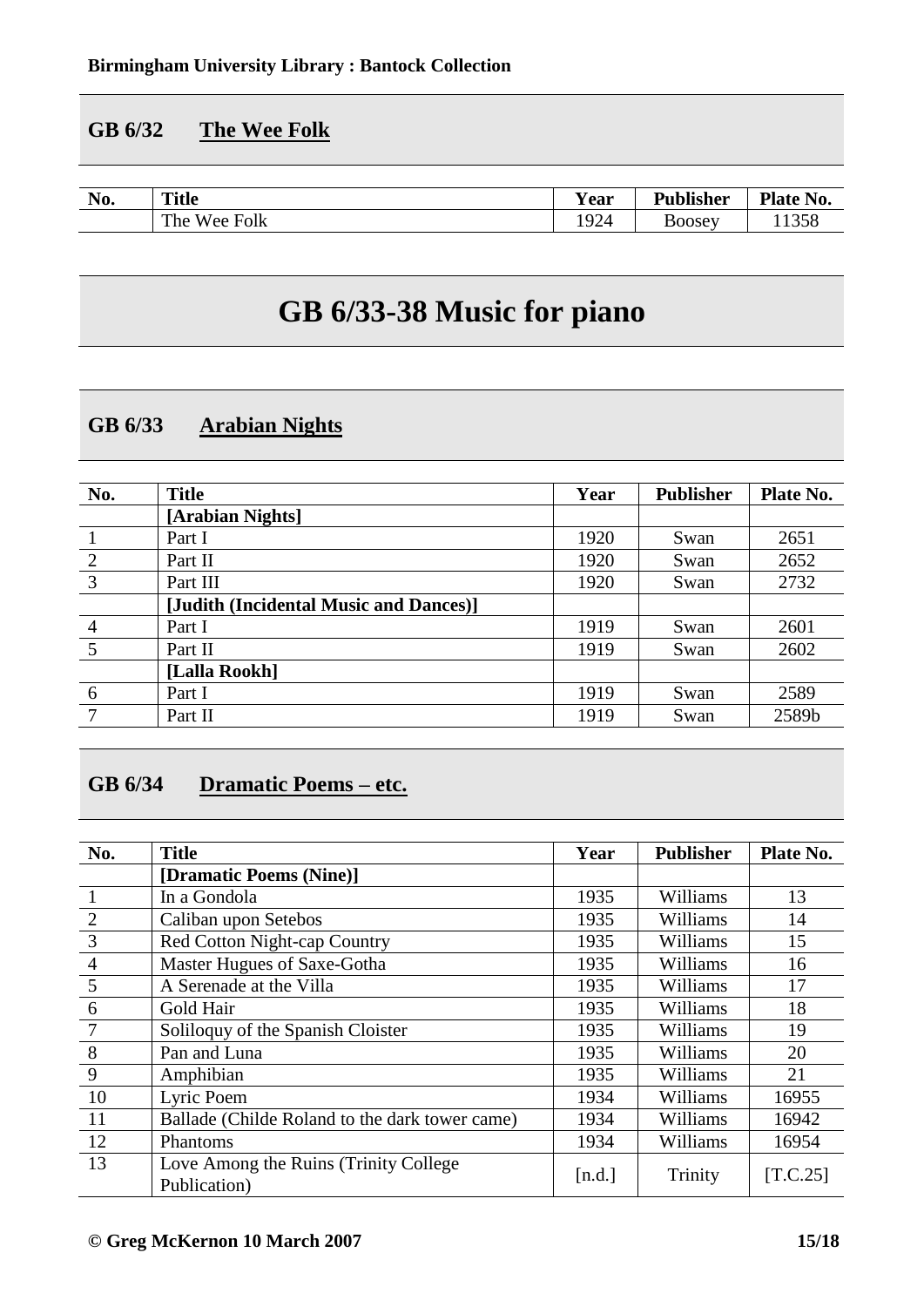## **GB 6/35 Dramatic Poems – etc.**

| No.                     | <b>Title</b>                                   | Year | <b>Publisher</b> | Plate No.       |
|-------------------------|------------------------------------------------|------|------------------|-----------------|
|                         | [Dramatic Poems for the Piano (Nine)]          |      |                  |                 |
| $\mathbf{1}$            | In a Gondola                                   | 1935 | Williams         | 13              |
|                         | Caliban upon Setebos                           | 1935 | Williams         | 14              |
|                         | Red Cotton Night-cap Country                   | 1935 | Williams         | $\overline{15}$ |
| $\frac{2}{\frac{3}{4}}$ | Master Hugues of Saxe-Gotha                    | 1935 | Williams         | 16              |
|                         | A Serenade at the Villa                        | 1935 | Williams         | 17              |
| $\overline{6}$          | Gold Hair                                      | 1935 | Williams         | 18              |
| $\overline{7}$          | Soliloquy of the Spanish Cloister              | 1935 | Williams         | 19              |
| $\overline{8}$          | Pan and Luna                                   | 1935 | Williams         | 20              |
| $\overline{9}$          | Amphibian                                      | 1935 | Williams         | 21              |
| $\overline{10}$         | Lyric Poem                                     | 1934 | Williams         | 16955           |
| 11                      | Phantoms                                       | 1934 | Williams         | 16954           |
| 12                      | Ballade (Childe Roland to the dark tower came) | 1934 | Williams         | 16942           |
| 13                      | <b>Mother Goose</b>                            | 1937 | Paxton           | 51017           |
| 14                      | The Little Tin Soldier                         | 1937 | Paxton           | 51021           |
| 15                      | Babes in the Wood                              | 1937 | Paxton           | 51015           |
| $\overline{16}$         | Cinderella at the Ball                         | 1937 | Paxton           | 51016           |
| 17                      | <b>Sleeping Beauty</b>                         | 1937 | Paxton           | 51018           |
| 18                      | Tom Thumb                                      | 1937 | Paxton           | 51019           |
| 19                      | Hide and Seek                                  | 1937 | Paxton           | 51020           |
|                         | [Summer Sketches]                              |      |                  |                 |
| 20                      | <b>Passing Shadows</b>                         | 1937 | Williams         | 235a            |
| 21                      | Summer-time                                    | 1937 | Williams         | 235b            |
| 22                      | The Lonely Pine                                | 1937 | Williams         | 235c            |
| 23                      | Dance of Flowers                               | 1937 | Williams         | 235d            |
| 24                      | <b>Toy Dancers</b>                             | 1937 | Ricordi          | 29              |
| 25                      | A Tale of Long Ago                             | 1937 | Ricordi          | 31              |
| 26                      | <b>Wedding Bells</b>                           | 1937 | Ricordi          | 30              |
| 27                      | Isle of Dreams                                 | 1937 | Ricordi          | 32              |
| 28                      | Cloud-Cuckoo Land                              | 1937 | Ricordi          | 33              |

# **GB 6/36 Pianoforte Album**

| No.             | <b>Title</b>          | Year   | <b>Publisher</b> | Plate No. |
|-----------------|-----------------------|--------|------------------|-----------|
|                 | Barcarolle in F minor | [1894] | Ashdown          | 25,694    |
| 2               | Reverie in E flat     | [1894] | Ashdown          | 25,693    |
| $\overline{3}$  | Thorvenda's dream     | [1892] | Forsyth          |           |
|                 | [Twelve Piano Pieces] |        |                  |           |
| $\overline{4}$  | Rhapsody in G         | 1897   | Forsyth          |           |
| $\overline{5}$  | Meditation in E flat  | 1897   | Forsyth          |           |
| 6               | Phantasy in D minor   | 1897   | Forsyth          |           |
| $7\phantom{.0}$ | Scherzo in B minor    | 1897   | Forsyth          |           |
| 8               | Nocturne in A flat    | 1897   | Forsyth          |           |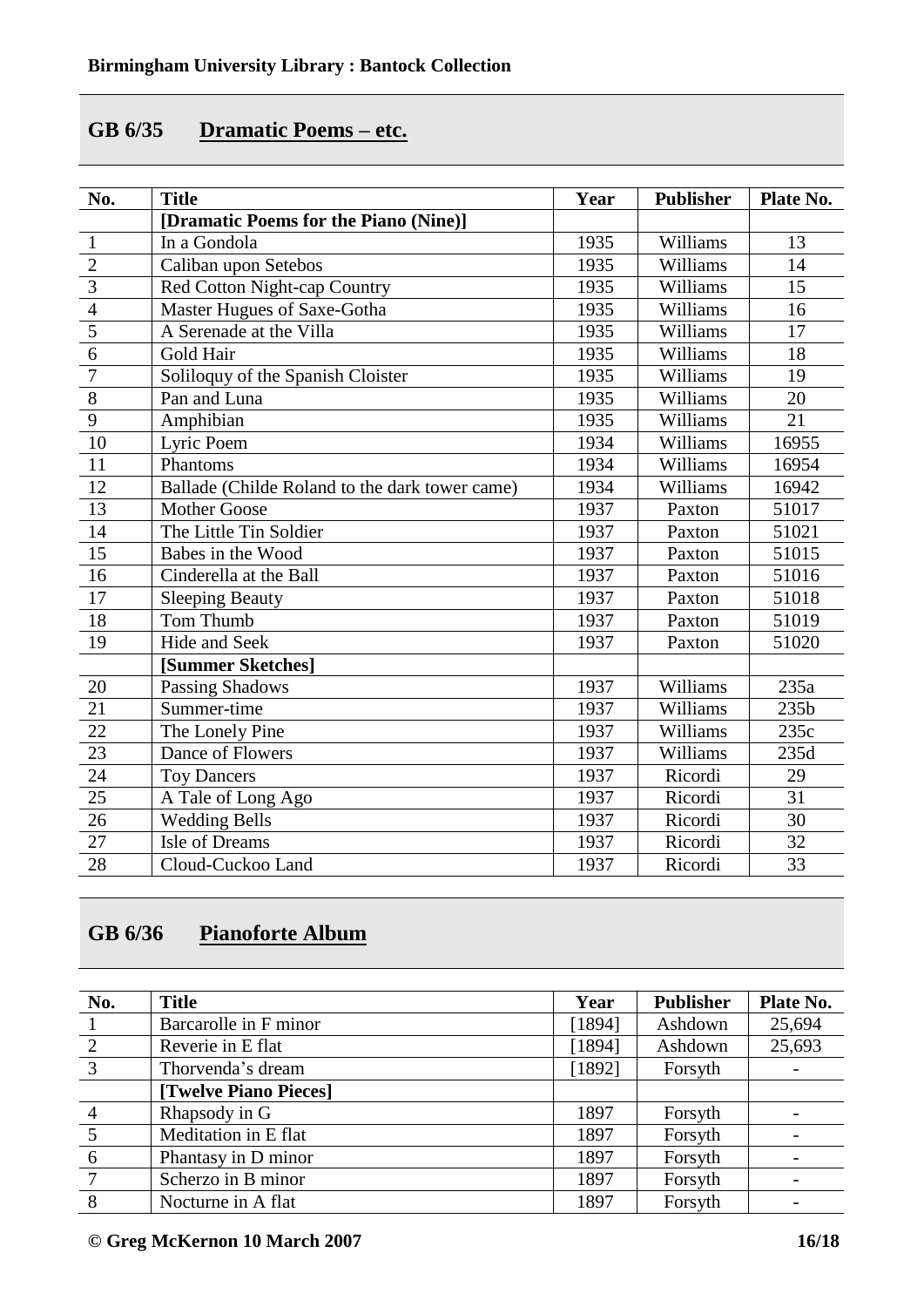| 9             | Legend in A                          | 1897 | Forsyth  |       |
|---------------|--------------------------------------|------|----------|-------|
| -10           | Preghiera in E flat                  | 1897 | Forsyth  |       |
| -11           | Mazurka in E minor                   | 1897 | Forsyth  |       |
| <sup>12</sup> | Intermezzo in A flat                 | 1897 | Forsyth  |       |
| 13            | Serenade in D flat                   | 1897 | Forsyth  |       |
| 14            | Caprice in B                         | 1897 | Forsyth  |       |
| 15            | Romance in B flat                    | 1897 | Forsyth  |       |
| 16            | Melody in E flat                     | 1908 | Williams | 14718 |
| -17           | The Cloisters at Midnight            | 1920 | Swan     | 2702  |
| 18            | Chanson de Mai                       | 1920 | Swan     | 2669  |
|               | [Two Scottish Pieces]                |      |          |       |
| 19            | Quickstep. "The Hills of Glenorchy." | 1918 | Elkin    | 956   |
| 20            | Reel. "The Bobers of Brechin."       | 1918 | Elkin    | 957   |

# **GB 6/37 Pierrot – Dramatic Dances – Suites**

| No.            | <b>Title</b>                       | Year | <b>Publisher</b> | Plate No. |
|----------------|------------------------------------|------|------------------|-----------|
|                | Pierrot of the Minute              | 1913 | Breitkopf        | 3871      |
|                | [Dramatic Dances]                  |      |                  |           |
| 2              | Volume I                           | 1909 | Breitkopf        | 2928      |
| $\overline{3}$ | Volume II                          | 1909 | Breitkopf        | 2929      |
| $\overline{4}$ | Volume III                         | 1909 | <b>Breitkopf</b> | 2930      |
| 5              | Scenes from the Scottish Highlands | 1914 | <b>Breitkopf</b> | 27572     |
| 6              | <b>English Scenes</b>              | 1910 | <b>Bosworth</b>  | 6015      |
| $\overline{7}$ | <b>Russian Scenes</b>              | 1902 | <b>Bosworth</b>  | 2843      |
| 8              | Miniatures                         | 1912 | <b>Bosworth</b>  | 14510     |
| 9              | <b>Silhouettes</b>                 | 1912 | <b>Bosworth</b>  | 14508     |
| 10             | The Witch of Atlas                 | 1904 | Novello          | 11807     |
| 11             | <b>Festival March (Pianoforte)</b> | 1914 | Novello          | 14082     |

### **GB 6/38 Scottish Scenes –Marionette Show – etc.**

| No. | <b>Title</b>                 | Year | <b>Publisher</b> | Plate No. |
|-----|------------------------------|------|------------------|-----------|
|     | <b>Three Scottish Scenes</b> | 1919 | Swan             | 2576      |
|     | [A Marionette Show]          |      |                  |           |
|     | Part I                       | 1920 | Swan             | 2676      |
|     | Part II                      | 1920 | Swan             | 2677      |
|     | Part III                     | 1920 | Swan             | 2678      |
|     | The Song of Songs (Prelude)  | 1922 | Swan             | 2825      |